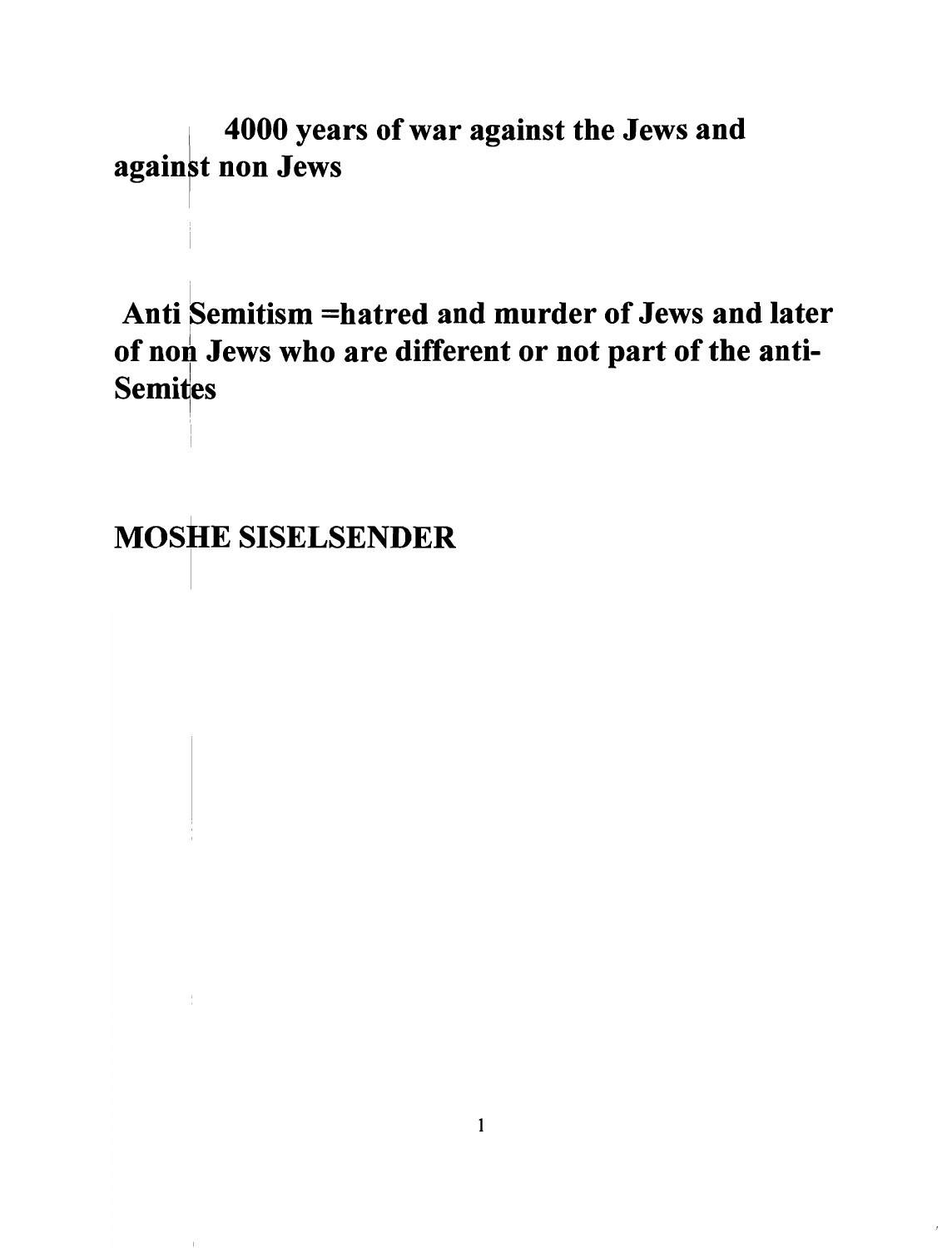## THE WORDS OF JEREMIAH SON OF HILKEYOHU FROM THE KOHANIM IN THE TRIBE OF BENJAMIN JEREMIAH 1:1

# GOD SPOKE AND SAID TO ME BEFORE I FORMED YOU IN THE BELLY I ALREADY KNEW YOU. BEFORE YOU EMERGED FROM YOUR MOTHER'S WOMB I SANCTIFIED YOU. . A PROPHET TO ALL THE NATIONS I HAVE COMMISSIONED YOU. JEREMIAH 1:5

#### INTERPRETATION

You exist in God's memory as long as GOD exists .God transcends time and space. For God the past of zillion of years and the future of zillion of years is always the present. For man the present is no more than an instant that dies and turns into the past before one can blink. God's memory is an integral part of God. However what God has in His memory is what God plans to create. It is not God as Aristotle postulated and later on Spinoza expanded Aristotle's theory to create Pantheism.

## I LENT YOU TO YOUR PARENTS FOR A TOO BRIEF PERIOD. THEN I CALLED YOU BACK TO MY MEMORY. -GAN EDEN HEAVEN..

#### YOU WILL EXISTS AS I GOD EXIST FOR EVER ETERNALLY.

YOUR MISSION IS THAT YOUR MEMORY BE AN ETERNAL BLESSING. WHOM EVER YOU TOUCH WILL BE BLESSED.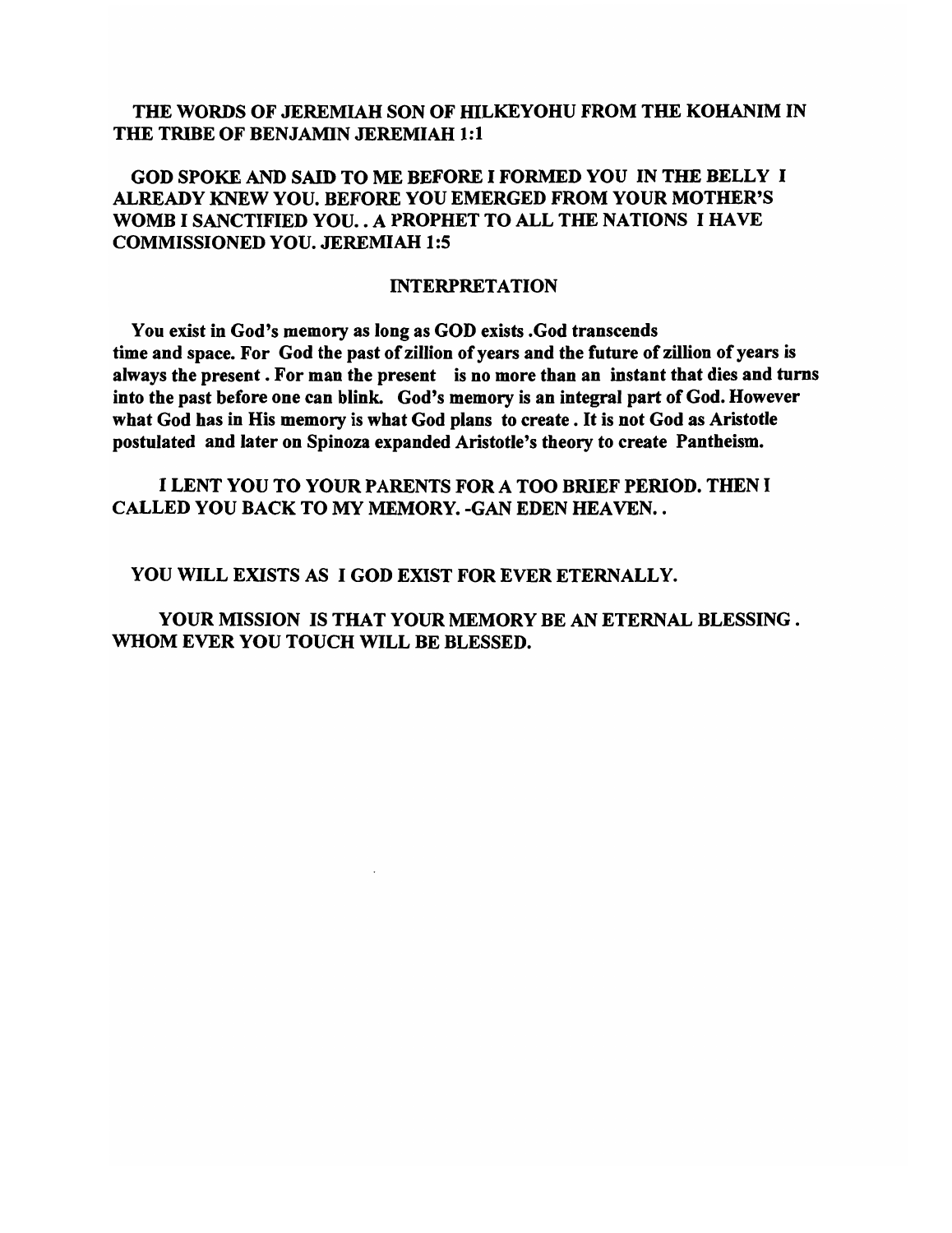BORUCH ATO HASHEM ELOKANU MELECH HOOLOM ASHER NOTAN LASECHVI BINO .LEHA VCHIN BEN YOM UBAIN LOLO-BLESSED ART THOU GOD OUR GOD SOVEREIGN OF THE UNIVERSE WHO GIVES TO THE COX INTELLIGENCE TO DISTINGUISH -TO KNOW THE DIFFERENCE BETWEEN DAY AND NIGHT- THE FIRST BLESSING RECITED BY JEWS AT MORNING PRAYERS.

THE COCK OR THE COX WAS CREATED BY GOD ON THE FIFTH DAY TOGETHER WITH ALL WINGED CREATURES AS WELL AS ALL FISH AND SEA ANIMALS.;/. . Genesis 1:20-23. ALL ANIMALS Genesis 1:24-25 AND MAN Genesis 1:26-31 WERE CREATED ON THE SIXTH DAY. THE COX IS CONSIDERED THE PROTOTYPE OF INTELLIGENCE. RASHI ON JOB 38:36

WOULD GOD NOT HAVE GIVEN THE COX INTELLIGENCE NO BIRDS INSECTS REPTILES FISH SEA ANIMALS AS WELL AS ALL ANIMAL OR MAN WOULD HAVE HAD INTELLIGENCE.

SECHVI ALSO DENOTES HUMAN INTELLIGENCE IN THE HEART AND MIND RASHI ON JOB 38:36. GOD CREATED THE PROTOTYPE WITH THE COX ON THE FIFTH DAY OF CREATION. MI SHOS BATUCHOS HOCHMO O MI NOTAN LASECHVI BINO? WHO GAVE THE INNER ORGANS OF MAN WISDOM OR INTELLIGENCE TO THE COX? JOB 38:36.THE ANSWER THAT GOD GAVE TO JOB. GOD CREATED THE PROTOTYPE OF INTELLIGENCE IN THE PAST IN THE COX GOD CONTINUES TO CREATE EVERY SPLIT SECOND OF TIME INTELLIGENCE. GOD CONTINUOUSLY HAS HIS HANDS ON EVERY THING THAT IS OCCURRING. AS HOEBLES IN 1929 POSTULATED THE THEORY OF THE EVER EXPANDING UNIVERSE. THE UNIVERSE IS CONTINUOUSLY BEING CREATED ,BY GOD. SO TOO, DIVINE PROVIDENCE ALTHOUGH UNSEEN IS PERPETUALLY PRESENT. FOR THOSE WHO WANT TO SEE- PROVIDENCE IS VISIBLE. IT IS NOT CHANCE THAT HAPPENS IT IS NOT A COINCIDENCE BUT DIVINE PROVIDENCE.

#### MA TOVU OHELECHO Y AAKOV MISHKENOSECHO YISROEL

How good are your tents 0 Jacob- your dwelling places 0 israel Numbers 24:5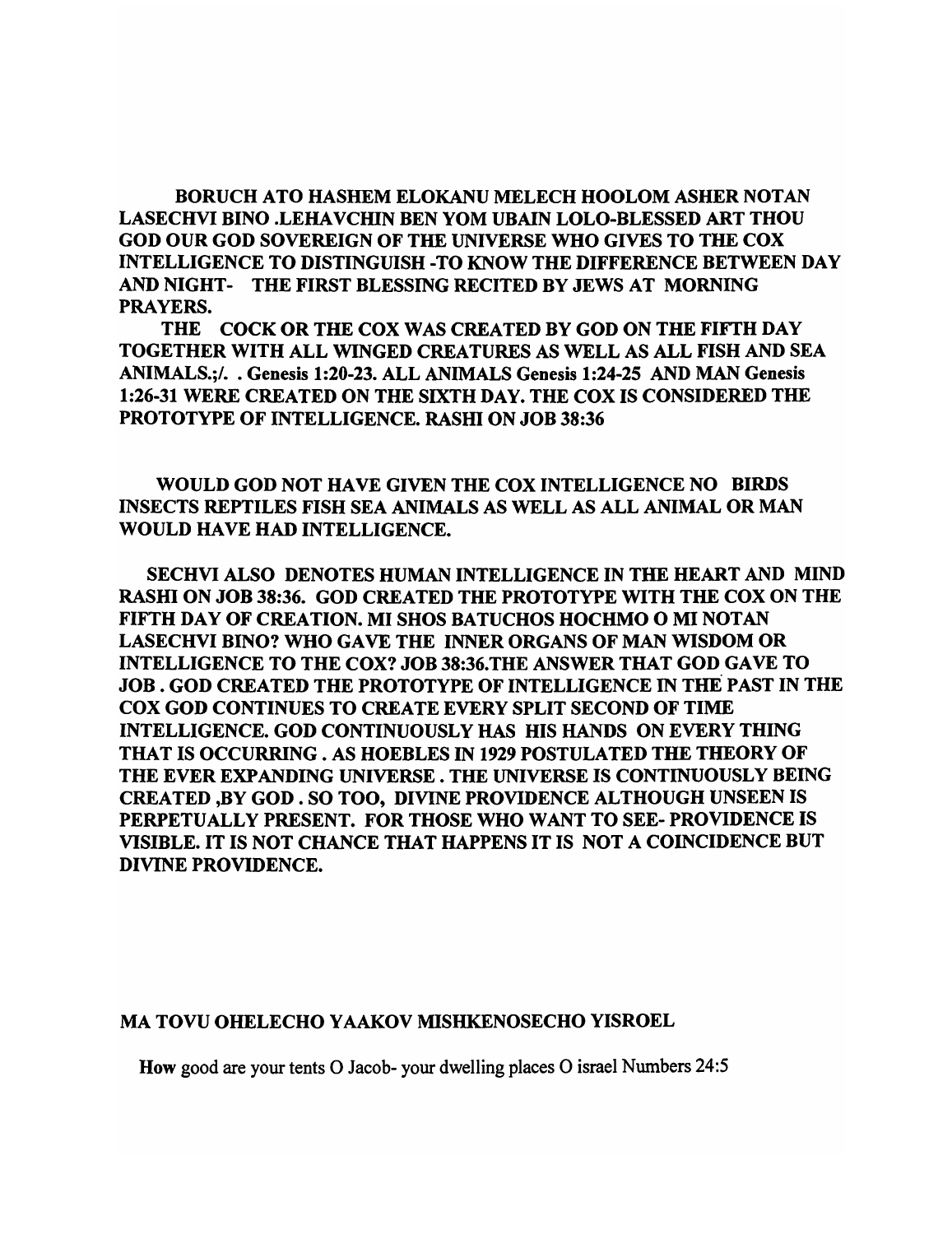Yayar Eokim es kol asher oso vehinai TOV meod vayhi erev vehi boker yom hashishi.genesis 1 :31 vayechulo hashomayim vehooretz vechol tzvohom Genesis2: I

And God sawall that He created and it was TOY meod very good. Genesis I :31 and [HE] completed the heavens and the earth. and all other parts of creation Genesis 2:1 Rasi cites the Medrish that All creation was made with the understanding that man accept the Torah that was created before creation.- Jews are mandated to observe all The laws of Kosher Sabbath Holidays Circumcision and all other laws summarized in the Shulchan Aruch in addition to observing the Seven Nohadite principles of humanity -to belief in God not to murder not to steal not to rape to establish courts of law and police forces to administer the laws not to be cruel to animals birds reptiles and all non human life. Not to discriminate in the application of the laws on the basis of gender race color national origin or religion .. That is to observe all all Federal State and local laws .. Non Jews need observe no more than the seven Nohadite laws . .That means all the Federal State and local laws. In that way man would realize perfection and his/her soul remain alive to eternity.

Asapro el Chok Hashem omar elai Beni ato ani hayom yeladaticho Psalms 2:5 . I repeat God said to me "You are my son Today have I given birth to you ."

Interpretation: When man/ woman learn and observe the words of God it is as though God has given birth to them When man /woman have no children but because of them humans learn the words of God it is the same as they have given birth to them. Thus if someone dies in his youth and leaves no children but because of him other humans learn Torah the words of God these individuals who learn and observe Torah are considered his/her children. Thus the deceased lives eternally through the generations of people his Torah teachings have touched.

The name TOYU DENOTES THE HIGHEST LEVEL OF PERFECTION.

When man uses his resources to promote Judaism and ethical conduct and obedience of Federal and State laws such a man has reached the highest level of perfection as TOVU TZVI represents.

Kol dodi hinai se bo medaeg el hehorim mekapetx al hagvoat the Song of Songs 2:8 The sound of my beloved that he is coming -that he leaping over mountains and jumping over all obstacles to reach and rescue me .

Dome dodi LA TZVI 0 leofier hoayolim hinei ze omed aher koslanu mashgiah min hachaloot matziz min hacharovim .In his swiftness to redeem me my beloved can be compared. to a deer a gazelle or young hart. He was standing behind the wall and had complete control of all events through the window and peered though the lattice. Song of Songs 2 :9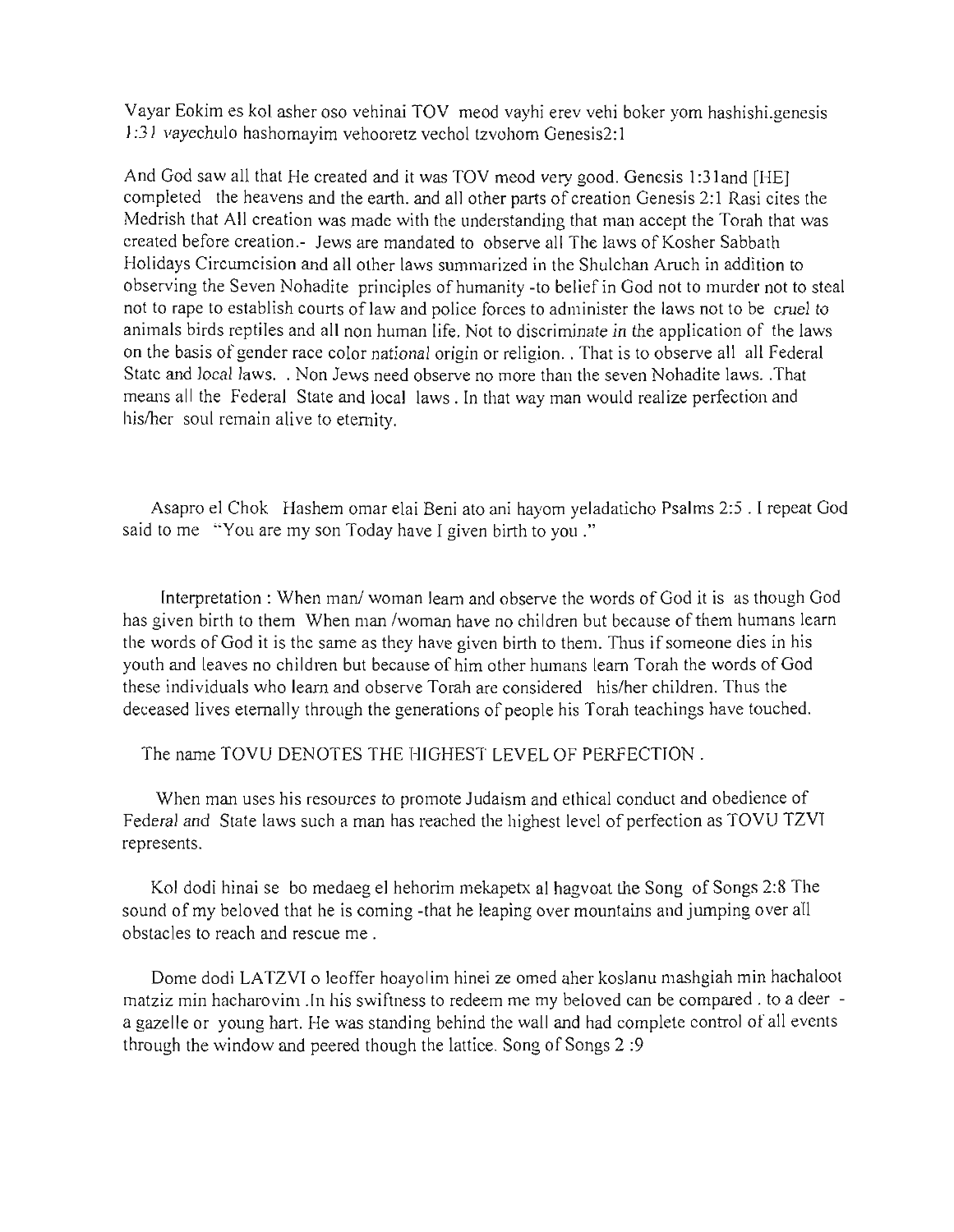Interpretation God the beloved of the Jewish people Israel leaps over mountains and over comes all obstacle to rescue the Jews and keep them alive through out the long exile for the last 2000 years. God is in command of the Jews' destiny and through Divine Providence kept the Jews alive all these thousands of years in a world of hatred and anti Semitism After two thousand years my beloved God created the forces that leads to the establishment of the modern State if Israel. Song of Songs 2:9. I thought I would be alone, but behold He was standing behind our wall observing through the windows peering through the lattices Song of Songs 2:9

Venoach motzo Chain beainai Hashem And Noach found Chain or Chana -grace -in the Eyes of God Genesis 6:7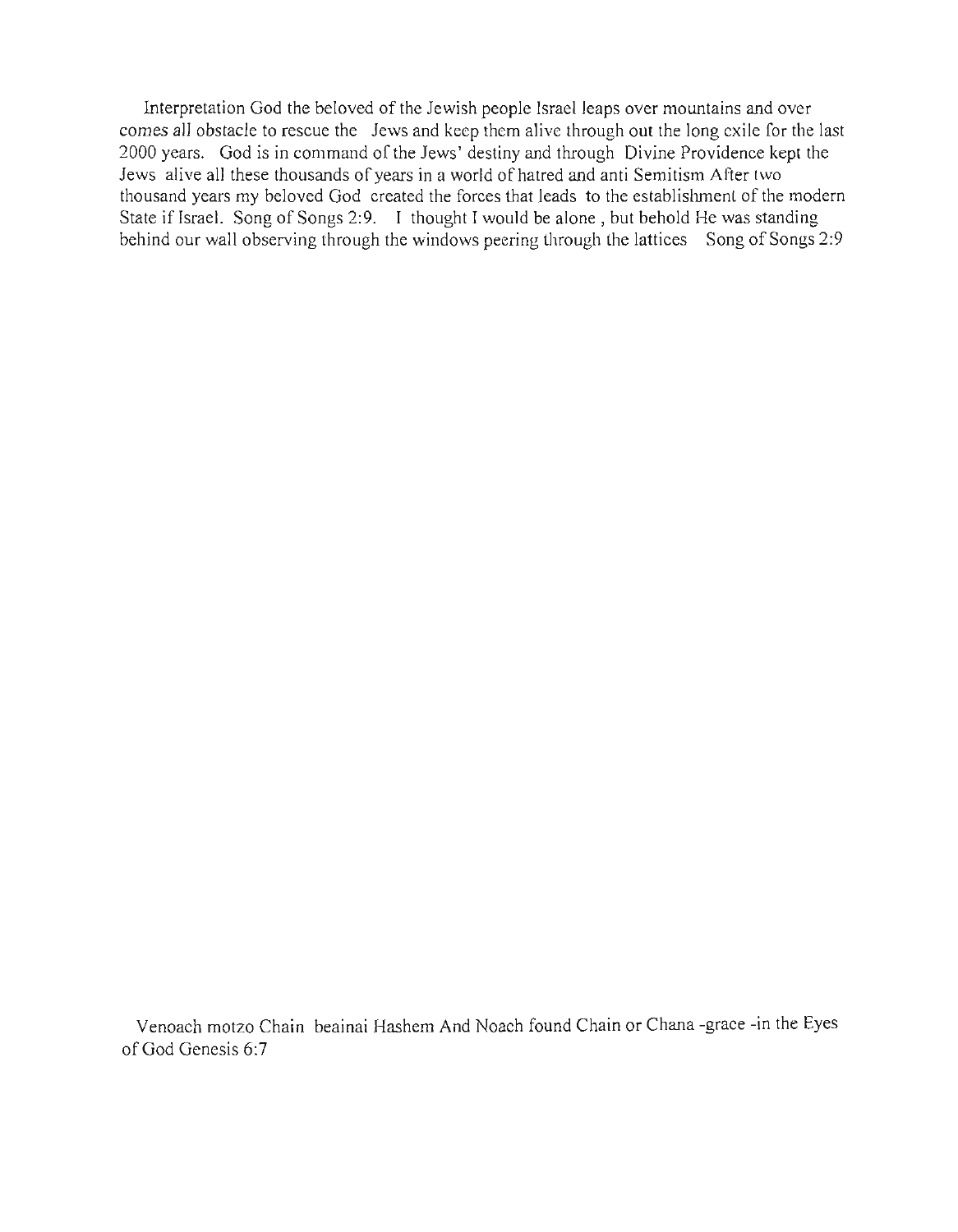Venoach ish tzadik tomim hoyo bedorosov es Elokim hishalech Noach and Noah was a saint forth right in his generation. and walked in accordance with God's law.

The names Chana Nechoma are derived from the word vayenochem God changes His attitude and direction that reflects the attitude and behavior of mankind,. When man woman behave and live in accordance with God's will GOD showers mankind with blessings and peace and prosperity. When mankind is depraved God in tum mirrors their attitude and changes direction . The generation of the flood were depraved. God retaliated with a deluge that wiped out all of manufactured in the model were deprayed. Obligation with a derige that wiped out an or arini<br>1

When six million Jews and one half million Jewish children are murdered by the Nazis and when sta influent lews and one half influent lewish changes hidrocled by the razis and atitioned by the world, God after 2000 years that lead to the creation of the state of Israel.<br>This is what Isaiah 40:1 prophesied "Nachmu Nachmu Ami yomar Elokachem" There

exists a shift a change of posture by God who sets off a series of events by Divine Providence that leads to the creation of the State of Israel.

That is the etymology of the names Chana and Nechoma .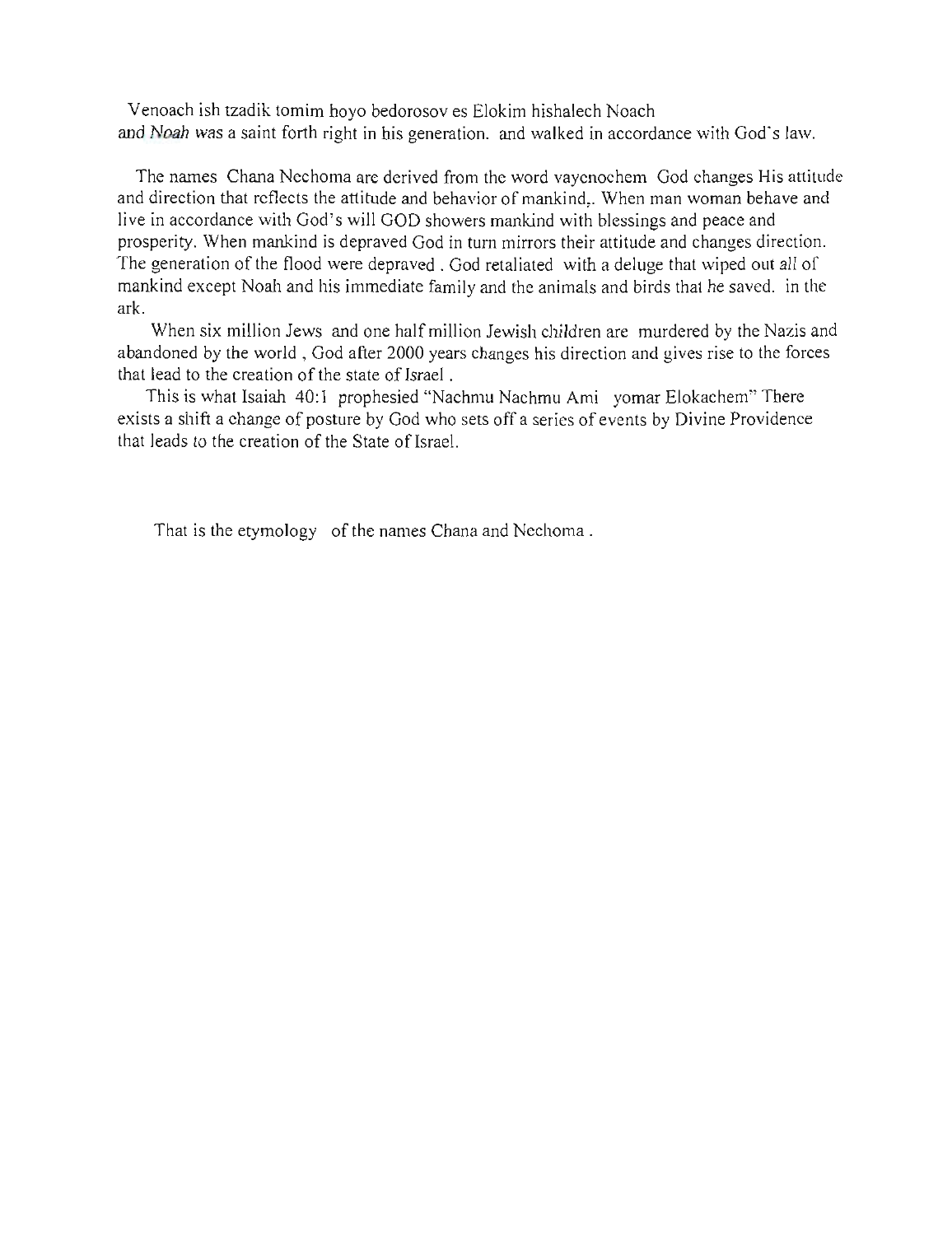Vayizak Moshe el Hashem lamor El no REFO no AELo And Moses Screamed to God saying God please heal her Numbers 12: 13

Vayiospallel Avrohom el Hoelokim VA YIRPO Elokim es A vimelech yes ishto veamosov vayoledu And Abraham prayed to God and He healed Avimelech his wife his maid servants and they were able to give birth Genesis 20 : 17

Refoenu hashem veneropai hosheanuveninivoshea ki sehilosanu ato vehale refuah shlamo lechol makosanu. Heal us GOD and we will be hare refugires in and rection makesaria. Then us  $Q \omega D$  and we will be satisfied in the same of the same of the healing and save us and we will be saved and bring form a complete healing and cure ror all our deformities and illnesses Shmonei esrei week day prayer recited three times a day

Beshem HASHEM ELOKAI Yisroel Mimini Micoel umismoli Miccoel Umilfonai Uriel Umeachorais RAFOEL Umilmalo Schinas EL

 $\mathbf{A}$  is the name of  $G \circ \mathbf{A}$  on my right hand is the angel  $M \circ \mathbf{A}$  of an my left hand is the angel Gavriel In front of me is the Angel Uriel and behind hand is the angel Gavriel In front of me is the Angel Uriel and behind me is the Angel RAFOEL .and above me is the Holy presence of God. Prayer recited at night before going to sleep

The Rambam Laws of Sabbath 2:3 cites the Talmud Bavali Yoma 83ab  $84$ ab entire Torah and  $84$  and  $11$  and save a human life. Even a human life. Even a human life. Even a human life. Even and change to trump and all laws are trumped to save a numation. Even in case of a doubt we will rule to trump all laws of the Torah. Shulchan Aruch Orech Chaim 328 The reason is because the Torah is tree of life not a prescription for death. Ushmartem es chukosai ves mishpotai ashe yaaseh osom hodom vechai bohem ani hashem . And you shaH observe asch osom nodom vechar bohem am hashem. And you shall observe laws that are rational that man shall do them and live I am God. wo that are rather  $A_1$  and  $A_2$  is ordinance of  $G_2$  is considered by

 $M_{\rm H}$  and  $M_{\rm H}$  and  $M_{\rm H}$ God created a partnership with man. Man must use medical help

follow the prescriptions and advise of doctors and God will then heal follow the prescriptions and advise of doctors and God will then heal him /her. The same applies to all matters in life. God helps those who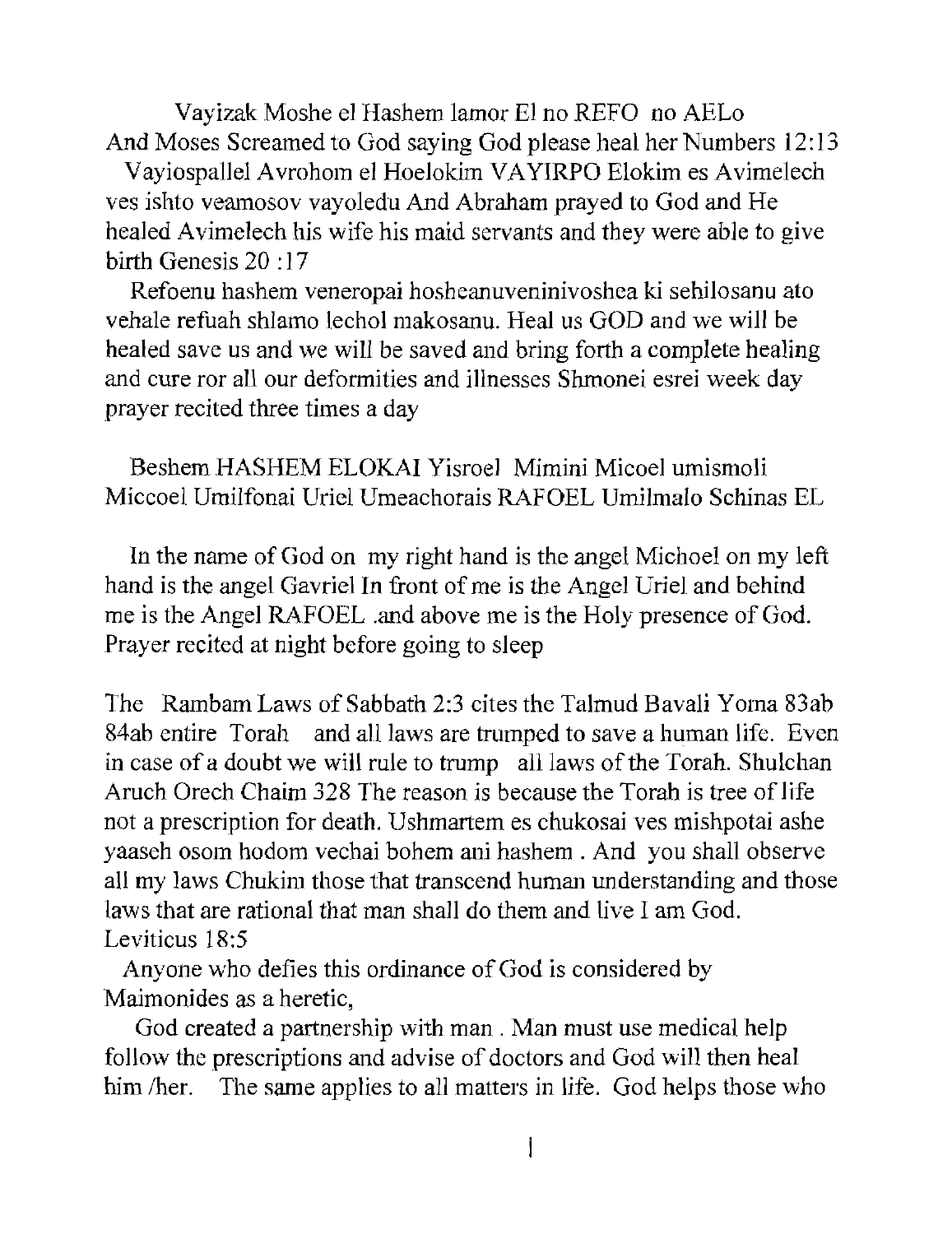help themselves. Man is forbidden to rely on miracles. Miracles very rarely occur.

Vatomer LEAH NATON ELOKIM schori and LEA said NATON IA - God paid me for my good deed that I gave my maid to my husband as a wife Genesis 30:18

The moral lesson is that God mirrors the deeds of man /woman. When one shows compassion toward other humans and treats them as equals God repays one. It may take time for God to repay but God does not lie. Chabakok 2:3 ki od chazon lamoed veyogaach lakatz velo yechazev im yismamayho chakai lo ki bo yovo velo yacher,

It too k 2000 years for God to create the miracle of the resurrected State of Israel. Jews patiently waited and it finally happened in 1948

Vayshlach es HAYONAH meito liros hakalu hamayim meal pnai hoadomo And he [Noah] sent the YONAH the pigeon to scout if the waters of the fload had receded. Genesis 8:8 The pigeon returned to Noah since the waters did not recede. The second time the pigeon returned with a leaf. Genesis 8:11 The third time the pigeon did not return,

The moral is that it is better to be independent and survive on a meager life style than have all wealth and be at the mercy of others.

Al hanisim veal hanifloas veal hamilchomos veal hayeshuos sheoso lavosannu bayomim hohem vehazman hazeh . Bimai MA TISYOHU ben Yochonon Hakohen godol etc Regarding the miracles and salvation God performed and the victories in wars and salvation of the Jewish people historically and today we thank God. In the days of MATISYOHU the son of Yo chen on the high priest the miracle of Chanukah occured. Jews light eight candles of the Chanukah menorah to commemorate the miracle that the jug of oil Matisyohu found in the Holy Temple was sufficient for one day but ;lasted eight. This was a sign that it was Providence that was a very important factor in the victory of the few Jewish s fighters under MATISYOHU who defeated the mighty Greek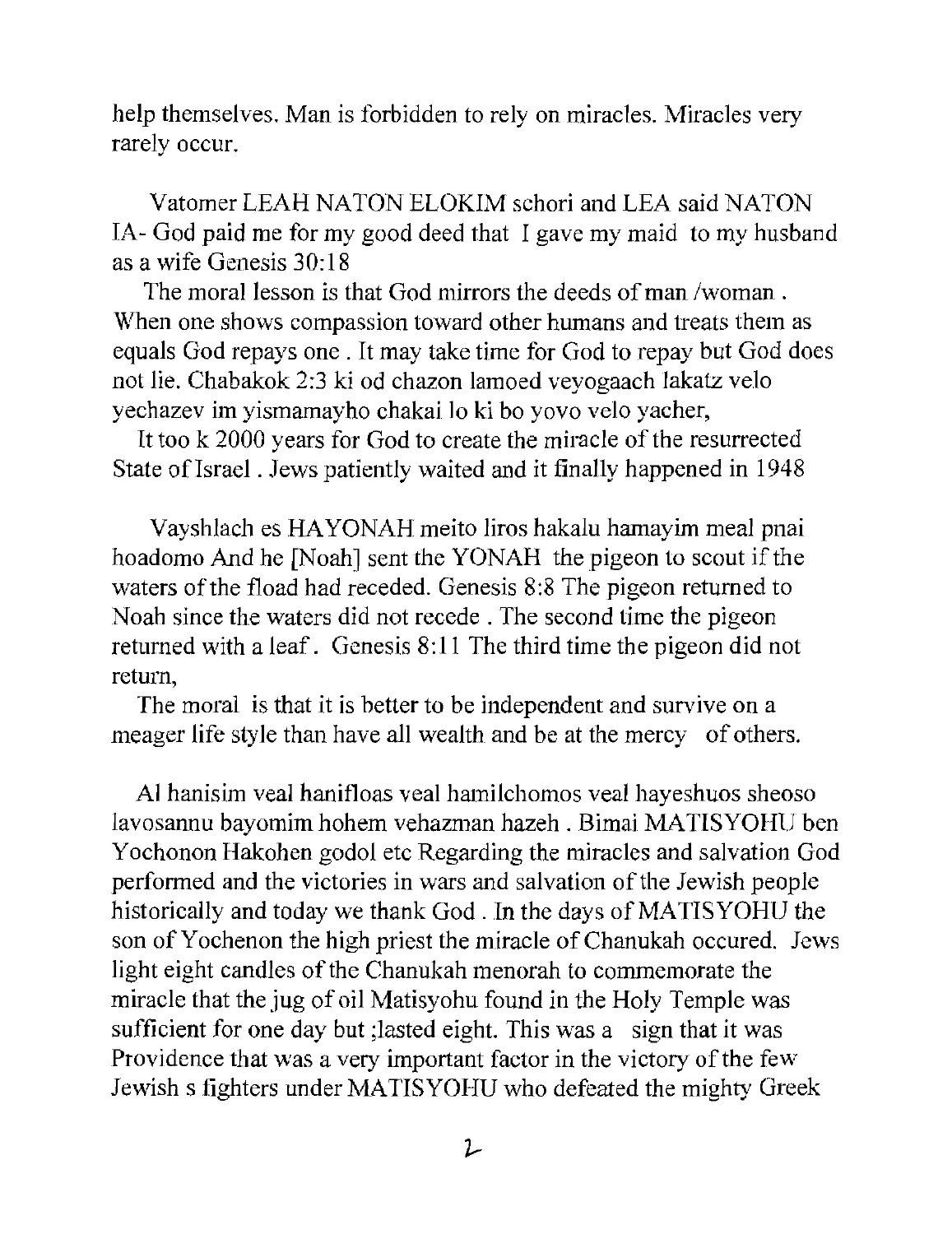army. and secured independence This prayer is recited in the shmonei esrei and during grace after meals during the eight days of Chanukah

So too today the few Jewish defenders defeated the Arabs. The entire Jewish population in Israel in 1948 were no more than 600,000 Jews that included old people women and children...

For the last 60 plus years six and one half million Jews defeat one billion Muslims and one billion Europeans who daily seek to destroy and exterminate all the Jews. It is God who is guarding Israel. Yes, we must use natural means to defend ourselves. But it is really God's Providence who delivers the victory to the Jewish people. Israel will last for ever. The name of Jeremiah will last for ever. As the prophet Jeremiah sang in od yeshomal beorei yehudah ube chutzos yerushelayim kol sosan vekol simcho kol chason vekol kallah. Kol mitzalos chasonim mechuposon uneorim memishtai neginosom And it will be heard in the the cities of Judea and in the alleys of Jerusalem the sound of jubilation and the sound of great happiness the voice of celebration of a groom and the voice of great joy of a bride. A voice of jubilation of a groom under the canopy and all the guests from the wedding celebration. Jeremaih 33: 1 0-11- recited as part of the seven benedictions in every wedding.

The groom is God the bride are the Jewish people restored in the resurrected State of modern Israel. GOD will never again abandon the Jews As God is eternal so too will the modern Jewish State of Israel remain eternal in all of historical and new Israel- Judea Shomron Golan Heights Gaza and of course all of historical and new Jerusalem. Amen Amen Amen

Both NATANYA and MATISYOHUmean the gift of God. NATAN YO God gave .'NOTAN HATORAH God gave the Torah 3500 years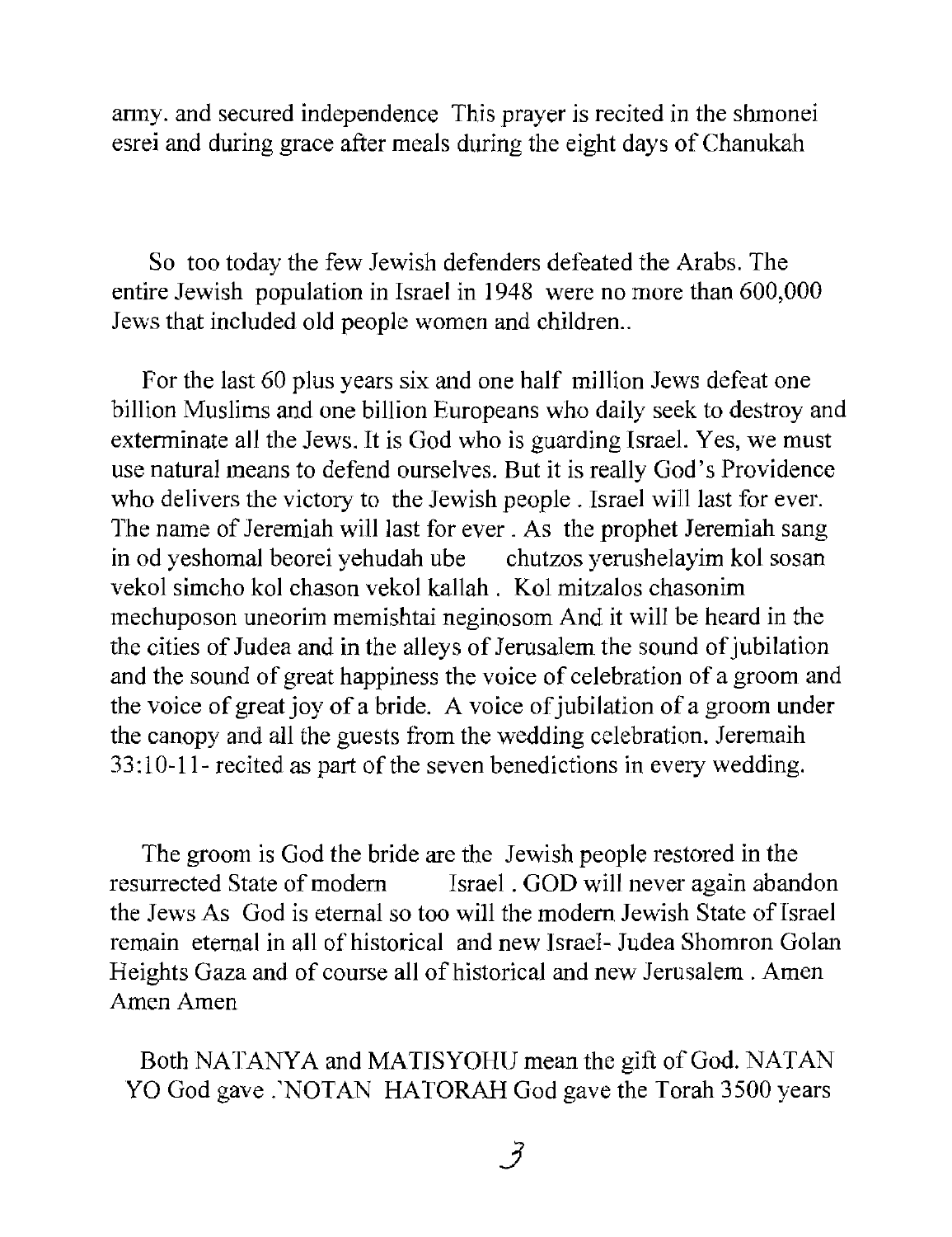ago and NOTAIN HATORA God gives the Torah every day. God showed Moses at Mount Sinai 3500 years ago all the Torah that every Rabbinical scholar would create and deduce from existing law and precedent. This blessing is recited daily in the morning. With the past and present tense. MATISYOHU MATES give YOHU by God..

MATEN TORAH the giving of the Torah at Mount Sinai 3500 years ago in the presence of all the millions of Jews and non Jews present alive at that time in addition to the souls of the billions not born yet is the historic metaphysic experience that differentiates Judaism from all other \ religions and philosophies. That is why the experience at Mount Sinai is called REVELATION. All Jews and non JEWS born or not born but yet in the memory of God their souls had the experience of this REVELATION. SHAVUOT celebrated 50 days after Passover signifies the day God gave the Torah -REVELATION. . every man woman child are the WITNESSES. SHA VUOT IS THE HOLIDAY OF WITNESSES. THESE WITNESSES TRANSMITTED TO THEIR OFFSPRING AND THEIR OFFSPRING TO THEIR OFFSPRING. THE CHAIN CONTINUES TO THIS DAY AND TO ETERNITY. JEWS DO NOT REQUIRE A LEAP OF FATH THAT THE DISCIPLES \VHO WITNESSES THE EVENT OF THE BIRTH OF THEIR RELIGION WERE TELLING THE TRUTH. THERE EXISTS NO CONTRADICTIONS OF THE EXPERIENCE OF REVELATION FROM ONE JEW AND ONE TRADITION TO ANOTHER. Rambam Laws of Mada-Yesodei Hatorra 8 1,:3

IN ALL OTHER RELIGIONS THERE EXISTS CONTRADICTIONS TO THE SERIES OF EVENTS THAT OCCURRED. All other religions claim that one or a few disciples witnessed the declaration of God of the new faith. With all thir dogmas and theology. All other humans must make a leap of fath and believe the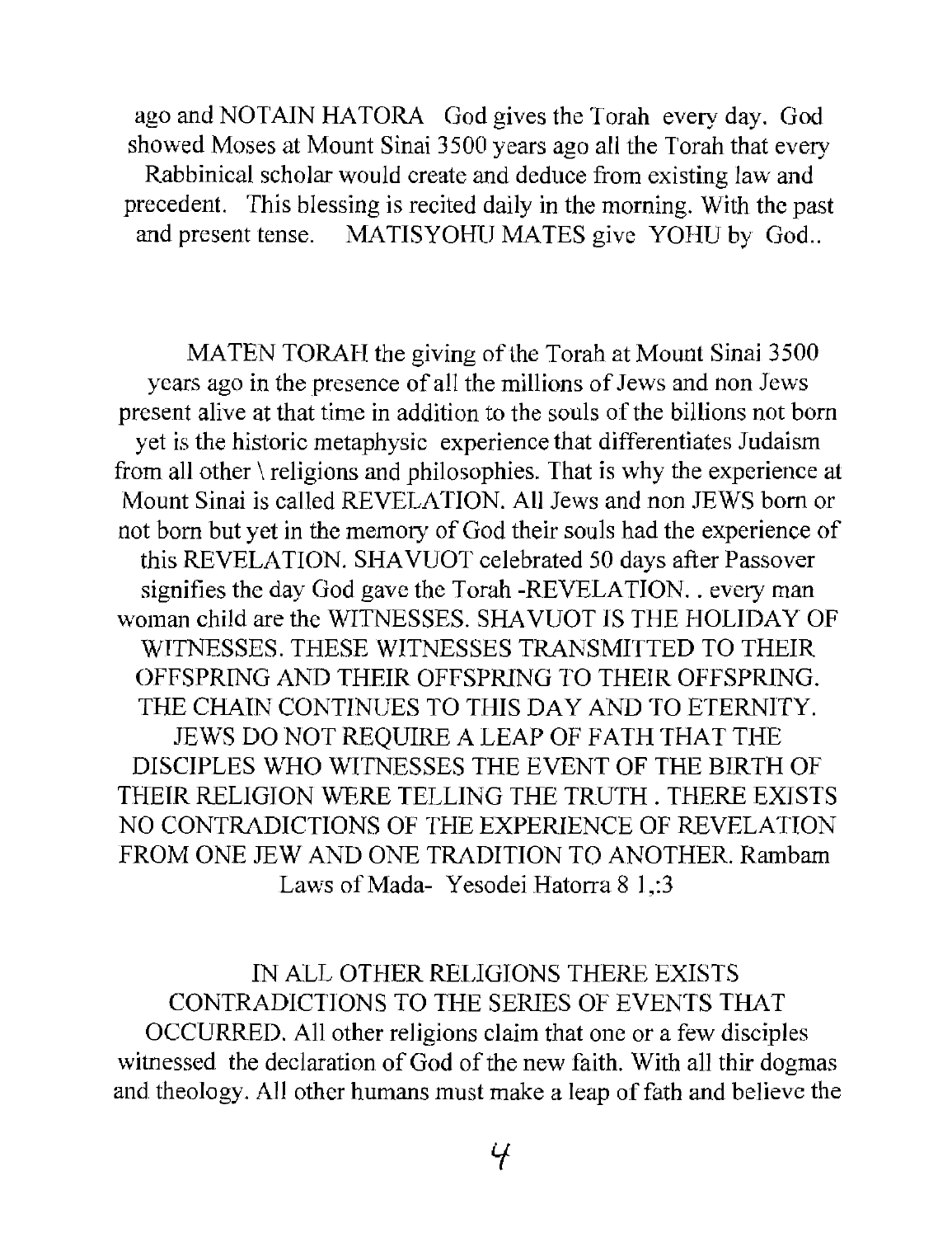testimony of the few witnesses, No original documents exist. What documents remain were first written 400 to 800 years after the event. YIRMEYOHU means uplifted by God. YESHA YOHU means granted salvation by God. REFOEL means healed by God. TUVYOH means embodying goodness by God.

Ish yehudi hoyo beshshon habiro A man coming from Judea a Jew was in Sushon the capital [of ancient Persia at the time of the Purim story referring to Mordechai Esther 2: 5 asher hu Yehudi That he was a Jew Esther 3:4

Biknaf ish yehudi lamor The nations of the world will hold the edge of the garments of a Jew and beg him to lead them to Zion and Jerusalem so they can leam Torah the words of God. They will help all Jews immigrate to Israel to fulfill the prophesy of God as proclaimed by all the prophets Zecharia 5 :23 Women added the "it" Yehudit All Jews are known as Yehudim .

Ulai iesh Tikvah perhaps there remains Hope Eicho 2:29 Ubetach ish Tikvoh surely there is Hope Job 11:18. Veish Tikvoh leachrisecho And there remains hope that at the end God will come to save the Jews Jeremiah 31: 14 Vetehi ledal Tikvah And there is Hope that the poor and downtrodden will be helped by God Job 5:16 Yesor bincho ki ish Tikvoh Punish your child then there is Hope Proverbs 19:18 Choshech shivto sonei beno One who spares the Rod -and does not disciplinehates his child Proverbs 13:25 Tikva Hope is the secret to Jewish survival for the last 4000 years. Our faith is grounded in positive thinking that in the end God will deliver us from all our trial s and tribulations. It took 2000 years but in 1948 the Jewish people rose from the dead as described vividly by Ezekiel chapter 37. Ezekiel prophesied that the Jewish people would be restored in Israel the same as a great number of Jews slain by their enemies and their corpses now bones were resurrected and became alive.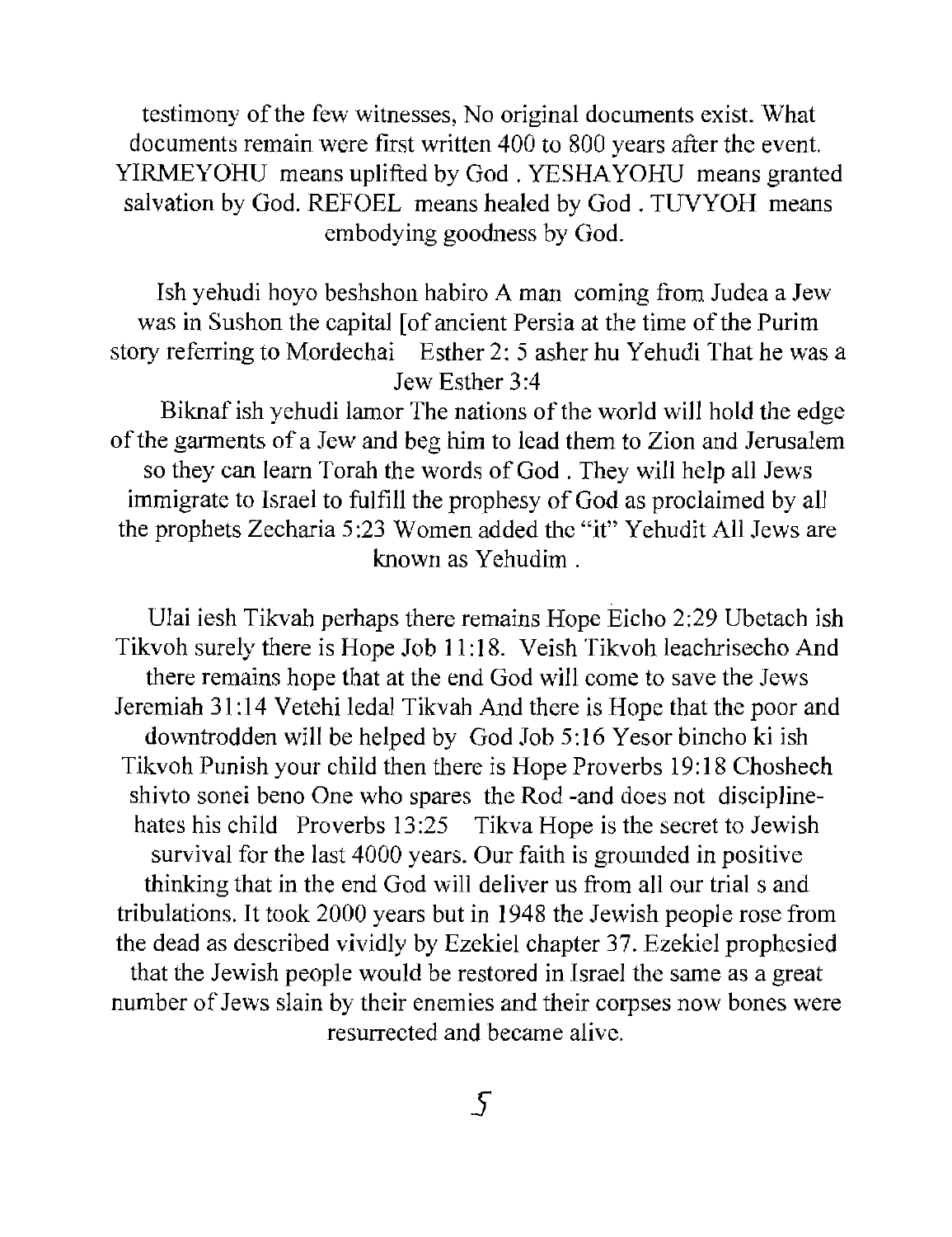Rachel prayed to God to grant her another child when she gave birth to Yoseph Genesis 30:23,24. So she named her son Yoseph.

Halo Aaron ochicho halevi iodati ki daber yedaber hu Exodus 4: 14 And Aaron your brother I God know will talk in your behalf since you Moses have diffuculty speaking you stutter Exodus 4: 14 Yedaber hu el haom. Vehu yihyeh lech lapeh vato tihyeh 10 lelohim He Aaron will serve as your mouth and your role will be akin to God. Unkelos interprets god to mean his teacher. A teacher who teaches Torah is deemed as a parent as the messenger of God akin to Go d . The angels are called benai Elokim the ehidren of God. Job 2; 1. Man however is called akin to God Ani omarti Elokim atem ubnei elvon kulchem ochen keodom tomusum. I God said you are akin to God and akin to the heavenly creatures -if you follow the Torah- otherwise you will die as Adam. Psalms 82:6.The Rabbinical court is called the court of God The court is the viceroy the living representative of God. God is present during the deliberations of the Rabbinical Court. . See Rashi Genesis 18; 1 Exodus 22:27 Elokim 10 tekallel You shall not curse God targum Unkelos interprets Elokim God as well as the Dayona -the Rabbinical Court. . Aaron is the symbol of peace compassion and love. Aaron was beloved by all Jews. Torat Emet hoy to be phihu veavlo lo nimitzo besposoph cesholom ubemishor hoIoeh iti verabim hashiv meovon .. The torah truth is in his mouth and no inequity are ever uttered by his lips. . He deals equitably with all men and women regardless of gender race color religion or place of origin. And a multitude he saved from sin, since he was an icon of Judaism and what a Jew is. Melachi 2:6 Ki sifsei Kohen yishmeru daat vetorah yevakshu mepihu. For the lips of a Kohen -any one named Aaron observe Torah and Judaism Torah shall you seek from him. Mealehi 2:7 Aaron the brother of Moses , as well a all people called Aaron are the symbol of integrity equity loyalty and goodness. They are the icons of what a Jew is. Leviticus 19: 15, 18, 34,35 10 tase aval bamishpot you shall not do inequity in your judgement

Lyiticus 19:15 veohafto leroecho komoco you shall love another as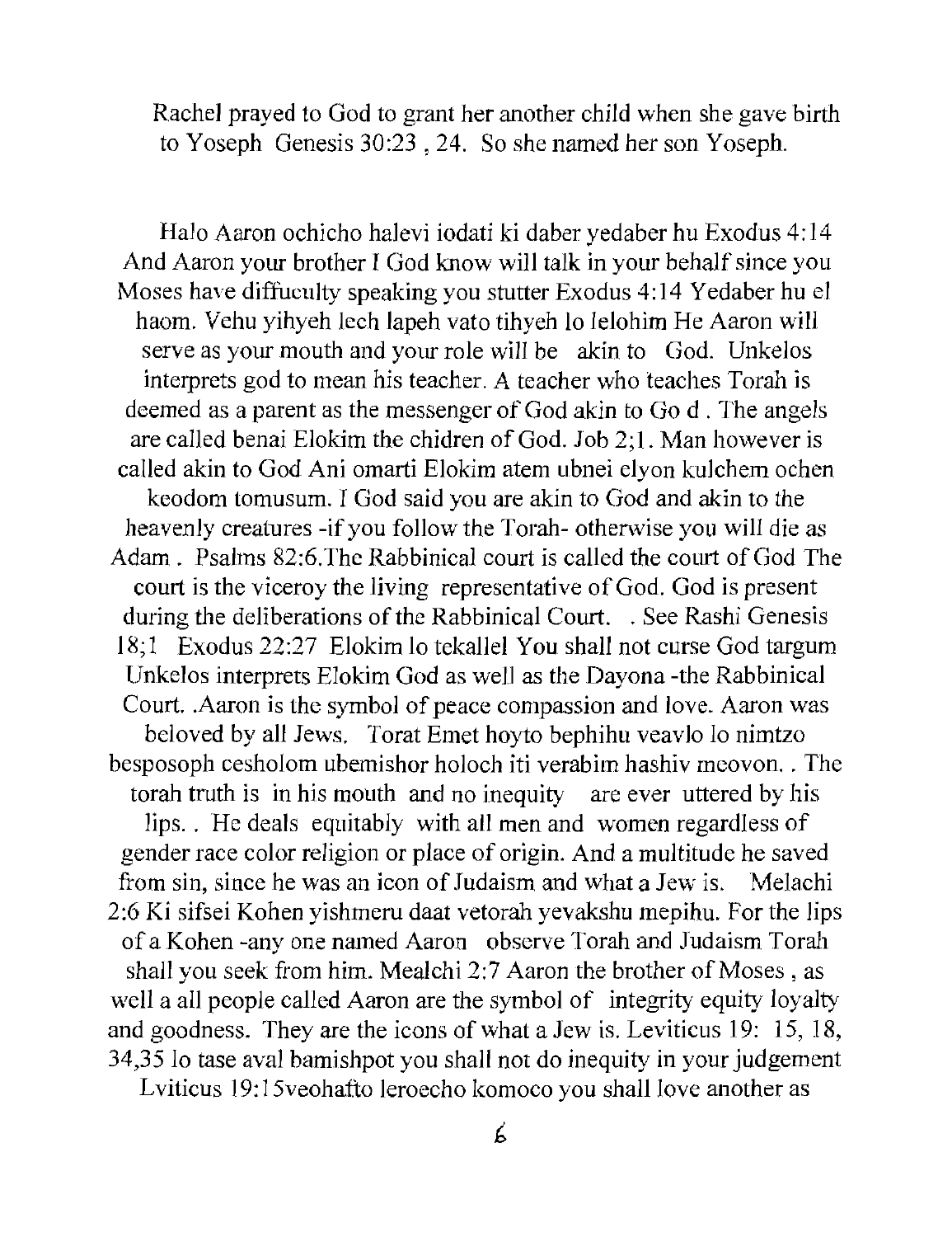yourself what is detestable to you you shall not do to an other. What is detestable to an other even if not detestable to you you shall not do to an other. Leviticus 19: 18 veki yogur itchem ger bearchechem 10 sonu oso. keezrach mikem yihyeh lochem hagor itchem veohavto 10 komocho ki garim hoyihsem beertetz mitraim ani hashem Elokaichem And when a stranger live in your land you shall not discriminate against him The same laws the same equity are to be applied for all with out discriminating by gender religion race or place of origin. The authority for this basic Bill of Rights this Magna Carta is the Almighty God. It must be understood that when Judaism discusses that the judgement of the rabbinical Court has the status of the word of Elokim God it is not meant to STATE LITERALLY GOD. IT IS NOT I REPEAT NOT INFALLIBLE AS WHAT CATHOLICS BELIEVE - THE JUDGEMENT OF THE POPE AND HIS COUNSEL OF CARDINALS .. ON THE CONTRARY JUDAISM TEACHES THAT ALL MEN HAVE THE RIGHT TO INTERPRET THE BIBLE. IF THEY HAVE UNDERGONE THE PROPER TRAINING AND KNOW WHAT THEY ARE TALKING ABOUT. THEIR INTERPRETATIONS ARE REGARDED AS SACRED BY GOD. THOSE INTERPRETATIONS WERE ALL REVEALED TO MOSES AT MOUNT SINAI 3500 YEARS AGO WHEN TWICE MOSES SPENT 40 DAYS EACH TIME AT MOUNT SINAI TALMUD BAVALI MENOCHOT 29B AND 110 a. RAMBAM LAWS OF SHMITA 12:13. HOWEVER ONE PERSON'S INTERPRETATION MAY NOT NECESSARILY BE THE INTERPRETATION MEANT FOR JEWS TO OBSERVE OR NON JEWS. ALL RELIGIONS HA VE A PLACE IN THE DIVINE DESIGN. EACH RELIGION PHILOSOPHY FOR THEIR VOTARIES, AS LONG AS ONE RELGION OR PHILOSOPHY OR POLITICAL ORDER DOES NOT IMPOSE ITS TENETS ON THOSE WHO DIFFER AND PROVIDES FREEDOM OF RELIGION AND THOUGHT ALL HA VE EQUAL FA VOR IN THE EYES OF GOD

Bavali Talmud Menochot 110 a Shulchan Aruch Orech Chayim Ramo 156:1 citing Ran end of first chapter Talmud Bavali Avodah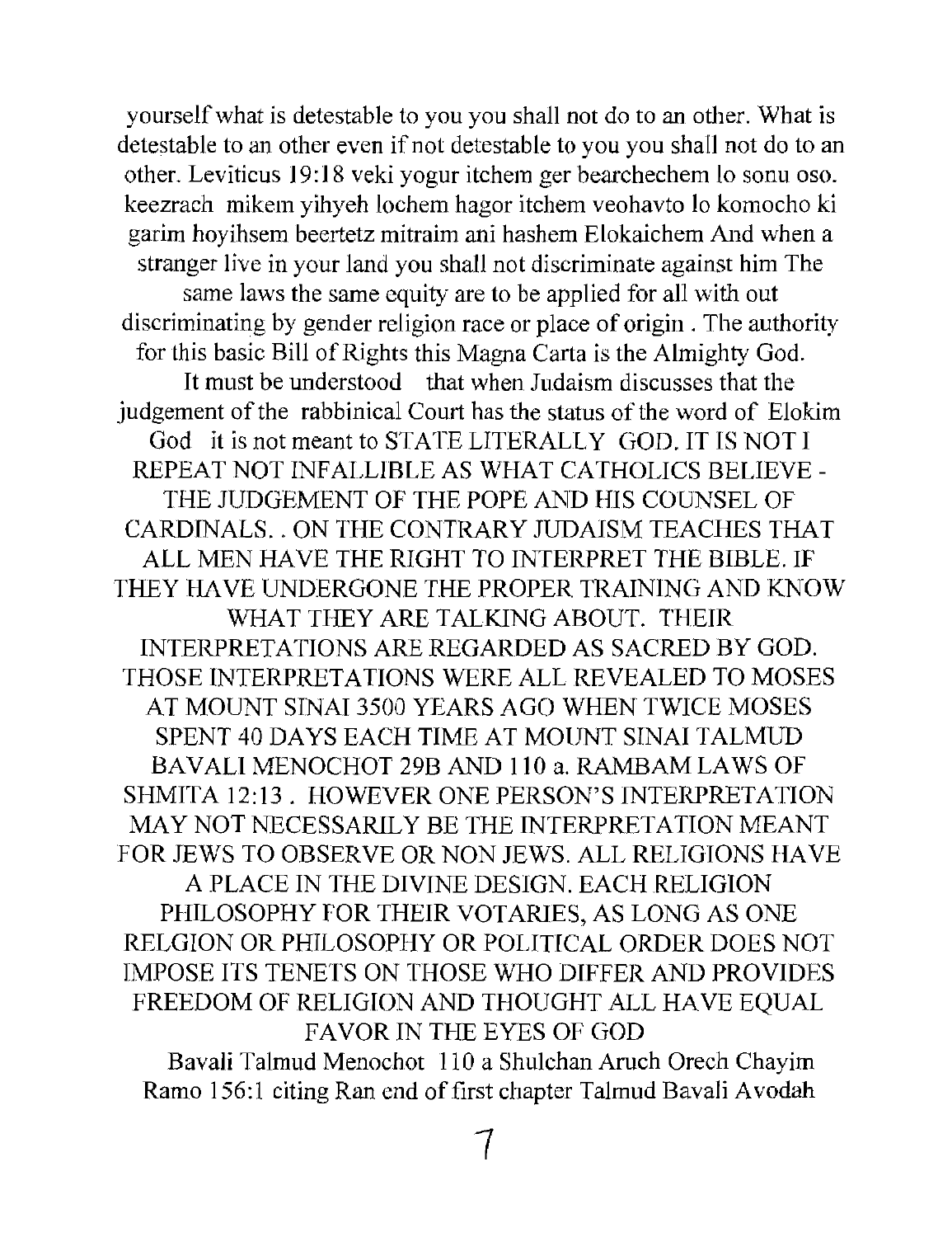Zorah Rabbenu Yeruchem nyu zayin part 5 Tosphods beginning Talmud Bavali Bechorot Hagoyet Maaimonides first chapter laws of Avodo Zoro Yoreh Dayoh laws of Avodo Zoro chapter 147.

Vayoel Moshe loshevet im hoish venoton 10 es TZIPORA bito Ieisho . And Moses agreed to remain with Jethro and Jethro gave Moses TZIPORA his daughter to Moses as a wife. Exodus 2:21 Vayehi boker vehinai hi Leah And when Jacob awoke in the morning thinking he had married Rachael Lovon his father in law had deceived him. It was Leah. The Targum translates morning vehave BETZORPHA Genesis 29:25

Before the Torah was given at Mount Sinai 3500 years ago it was permitted to marry two or more sisters at the same time. According to archaeologists and social scientists many ancient and modem day societies- who have little contact with Western culture or elect to follow their own norms- favor multitude marriages of one husband to one or more sisters. In that way the parents find a suitable husband for as many of their female children. They no longer have to worry. In modem day Pakistan there exists a norm to have sisters marry the brothers once they make a right match. in a good family.

Let us get back to the Bible. Jacob worked seven years for Lavan in order to win the hand 0 f Rachae!. Lavan deceived him and substituted Leah. Both Leah and Rachael were part of this conspiracy. Rachael loved Leah and agreed to share her husband with her sister and two other half sisters. Before the Torah was given 3500 years ago at Mount Sinai it was ok to marry sisters and half sisters at the same time...

When Adam and Eve ate from the etz hadaas the tree of wisdom at the Garden of Eden Judaism teaches *manl* woman acquired Divine wisdom that they could use for good or bad. Vayomer Hashem Elokimhen hen hoyo hodom keachad mimenu lodaat tov verah veato pen yislach yodo velokach gam metz hachayim veochal vechai leolom. And God said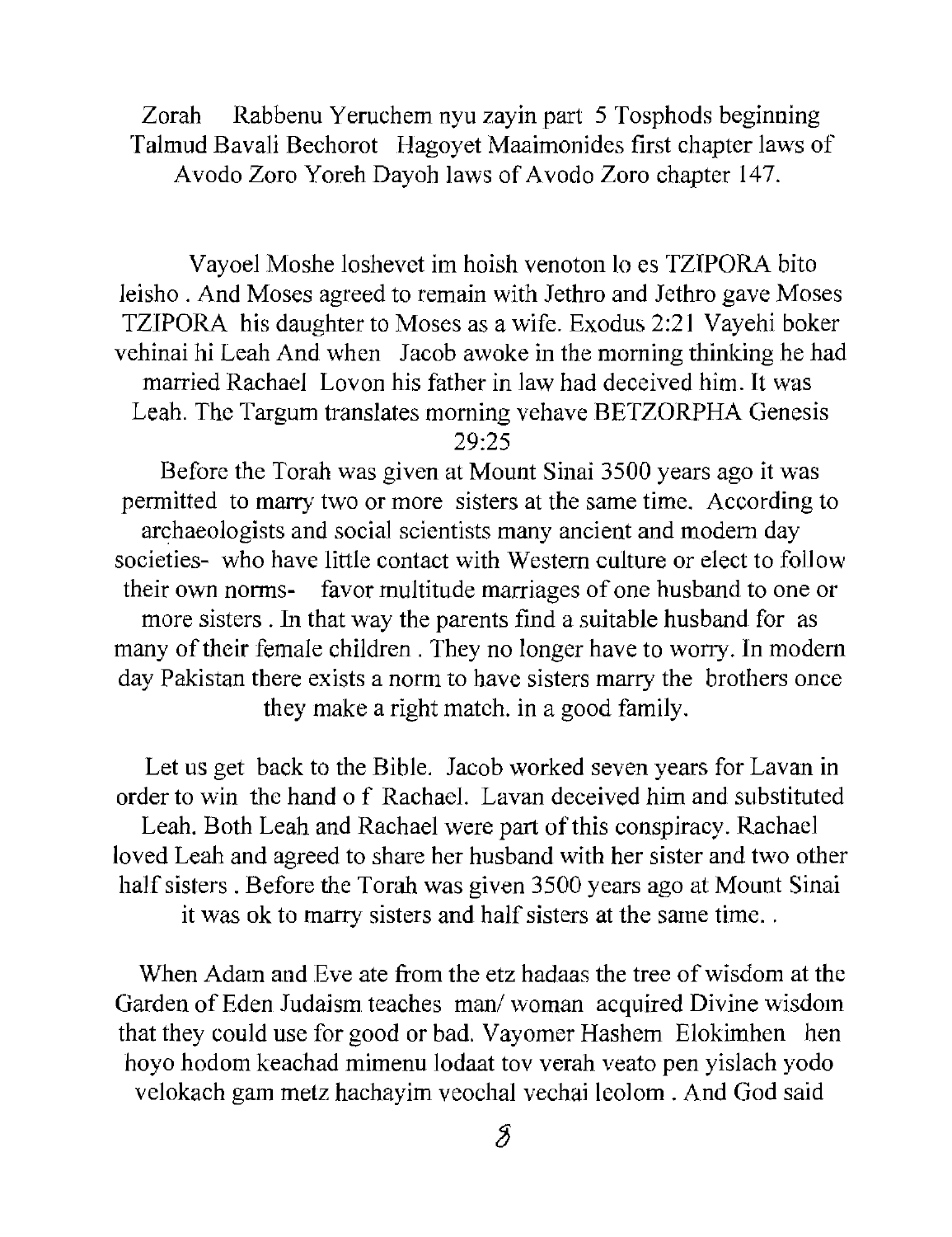now that Adam has eaten from the tree of knowledge and acquired the knowledge of genius to build destructive forces lest he/she then eat from the tree of everlasting life and live for ever. He/she can

elect to become a saint or a demon a monster and proclaim themselves god and destroy the world. Let us remove him from Paradise where the tree of everlasting life is located. I God will then be able to control man/woman by death if they get out of control. Genesis 3;:22

mi noson lashechvi bino who gave to the shechvi bino- intuition and genius shechvi could either be the heart of man- the human; or the heart of man the evil demon the beast. Job 38:36 They can invent atomic power and build space ships that defy gravity and land on the Moon Mars and conquer space. Shechvi is also translated as kk or kkk. Kk can mean kehilo kedosho a holy congregation or kkk - kodosh kodosh kodosh holy holy holy proclaimed by all the angels for God. Kkk is also the initial used by the klux klux klan. Man/woman is free to elect what his shechvi his bino his genius will become. God even though he exercises Divine Providence every split second in everything that occurs Jeremiah 10:10 -nevertheless grants man/woman free will to use his bino his kk his genius what they want. Yes, God then engineers the course of events in the contingency that a certain group of society get out of control that other forces or men /women wilJ control and contain the damage wrought by the evil doers. Thus God set in motion the forces that saw the creation of the State of Israel in 1948 following on the ashes of the holocause. That was part of the Divine plan to restore Jews to the Jewish state of Israel as prophesised by all the prophets. All the Arabs Muslims and Europeans who want to create a Palestinian State alongside or swallow the Jewish State of Israel are in the words of the prophets Gog Umogog Zecharia chapter 38. They all will fall at the swords of each other vehofachti kisei mamlochos vehishmadeti chok malochos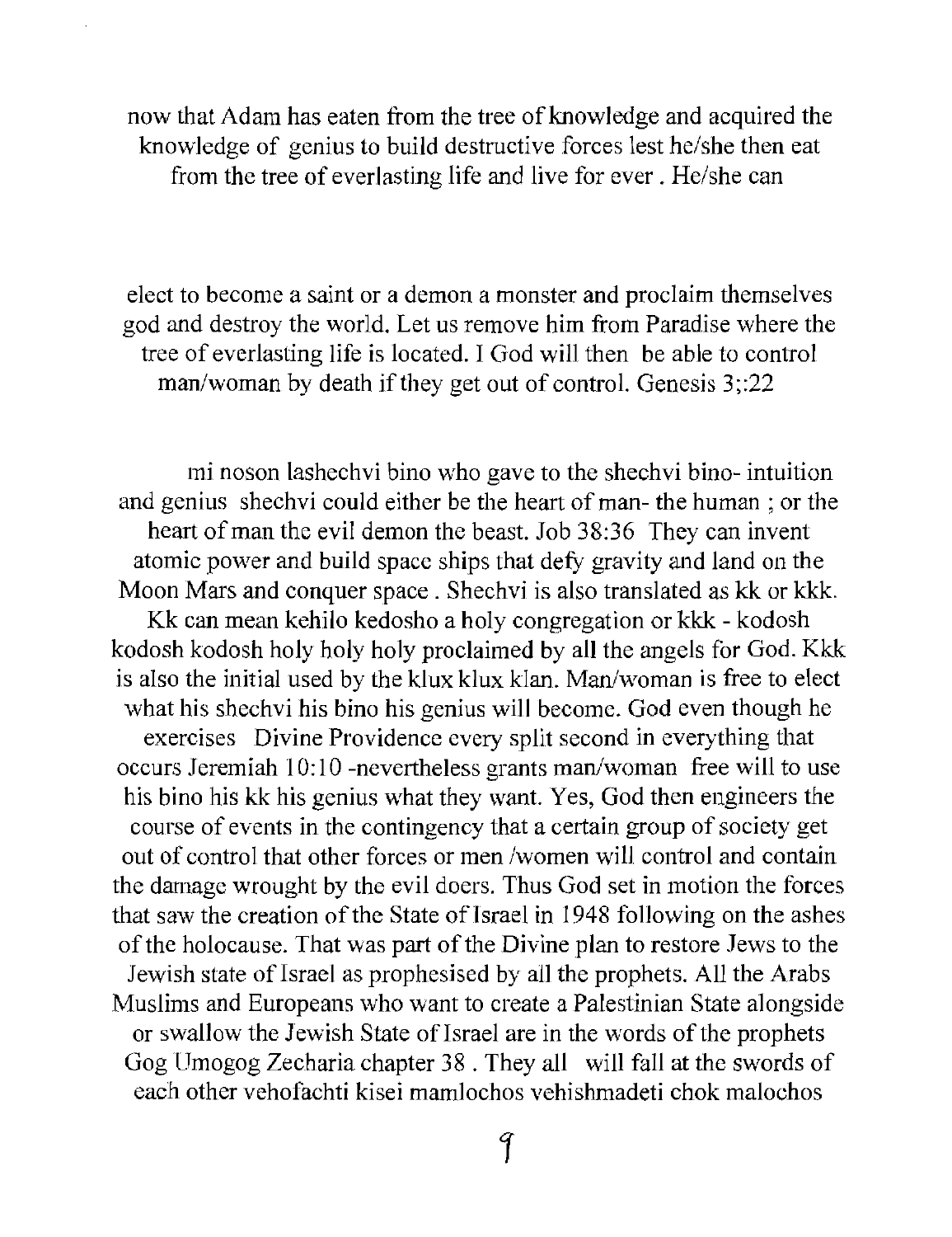hagoyim vehofachti markovos verochveoh veyordu susim verrchvayhem ish becherev ociv Chagai 2:22

God swears that those Europeans and Muslims who want to replace Jewish Israel with a Palestinian state and wage war against the Jewish State of Israel will all perish destroyed by each one killing the others. The Arab spring in 2011 saw the downfall of Egypt Tunisia Libya and soon as of this writng the downfall of Syria .. Al Queda declares and is waging war against all Europeans. Either they convert and accept their version of Islam or else they will be killed. The ideology of death has Muslims kill Muslim with daily suicide bombings ... see Commentary of Malbim Chagia 2:22

vekorosi olov lekil horai eherev neum hashem hashem cherev ish beochiv tihyeh God swears in His holy name that those nations who want to thwart God's design of restoring the Jews to Jewish Israel will perish killed by the weapons of their allies the Europeans killed by the Muslims amd the Muslims killed by the Europeans. See Commentary of Malbim. Ezekiel 38:21

God says bayom hahu neum hashem ospho es hatzoleah vehanidcho akabtzeoh veasher horaisi vesamti es hatzoleah lisharis vehanachlo legi otzum umoloch hashem aleyhem behar tzion mayato ad olom . The downtrodeen Jews decimated by all the nations in the holocaust that killed six million Jews and one half million Jewish children; the remnants will be gathered in Zion and will never be replaced by any other people Mulims or Europeans for ever and ever meato vead olom to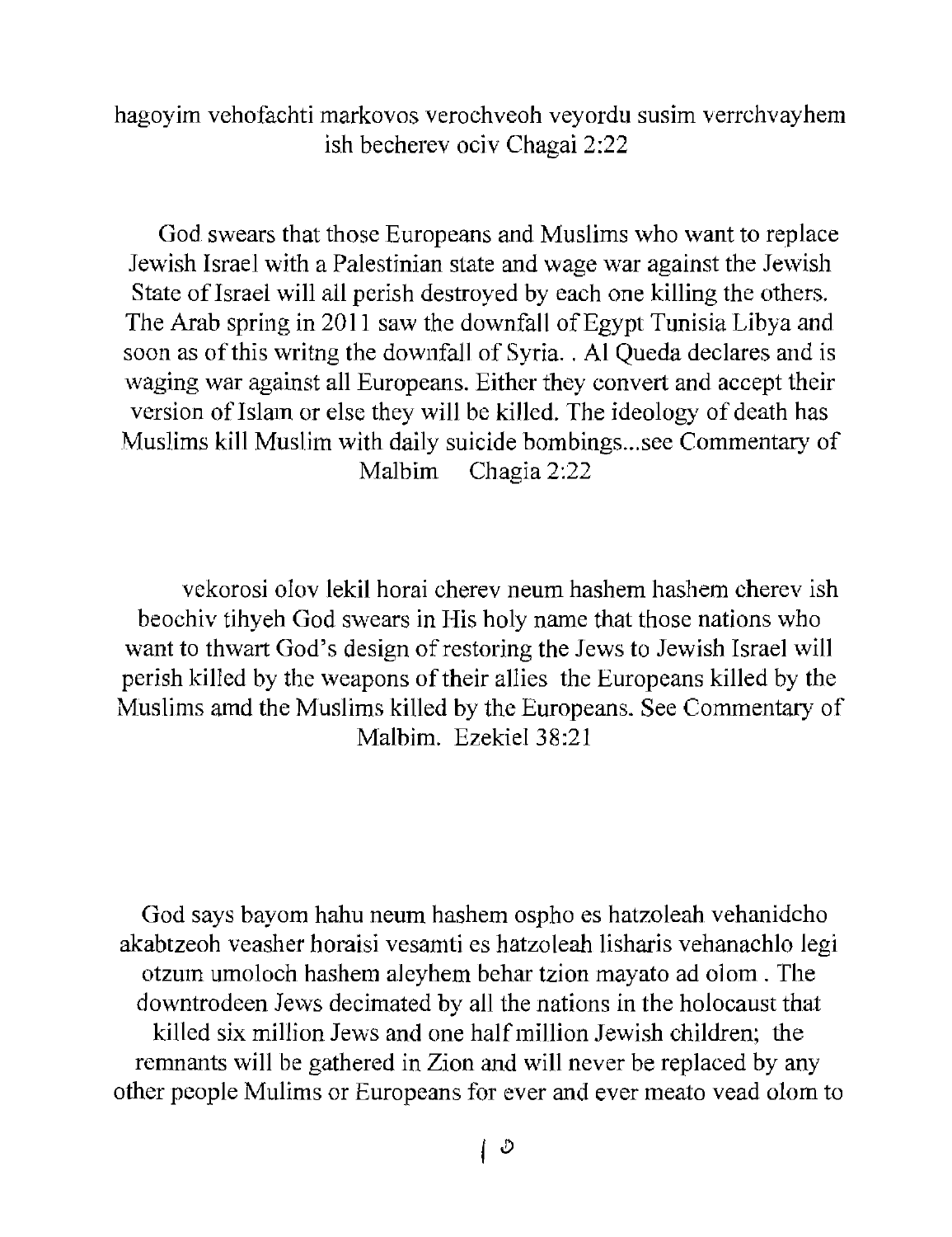Man / woman can also say I am god. I can do any thing I want to do. I can destroy the planet earth and kill all its inhabitants if they do not proclaim me as their god and \vorship my version of my religion. It is then that God destroys the impostures. Ani omarti elokim atem ubnei elyom ku1chem. Ochen keodom temusin. Psalms 82:6,7. I said you are akin to God and the heavenly creatures however you will die as Adam did if you get out of control. Otherwise man/woman will live for ever. . Daniel 12:2,3 verabim meyoshnei of or yakitzu ele lechaye olom veale lacharpos olom vehamaskilim yazhiru kezohar harakia umatzdikai horabim kakochovim leolom voed. . A multitude will rise from the dead the righteous those who are partners in a project of benefiting society and man kind like all these essays and books written by Moshe ben Siselsender wi11live leolom voed -for ever lasting life the righteous will live for ever lasting life. And will never die.

They presently live and exist for ever. They always exist in the memory of God They will always exist in the memory of man/woman.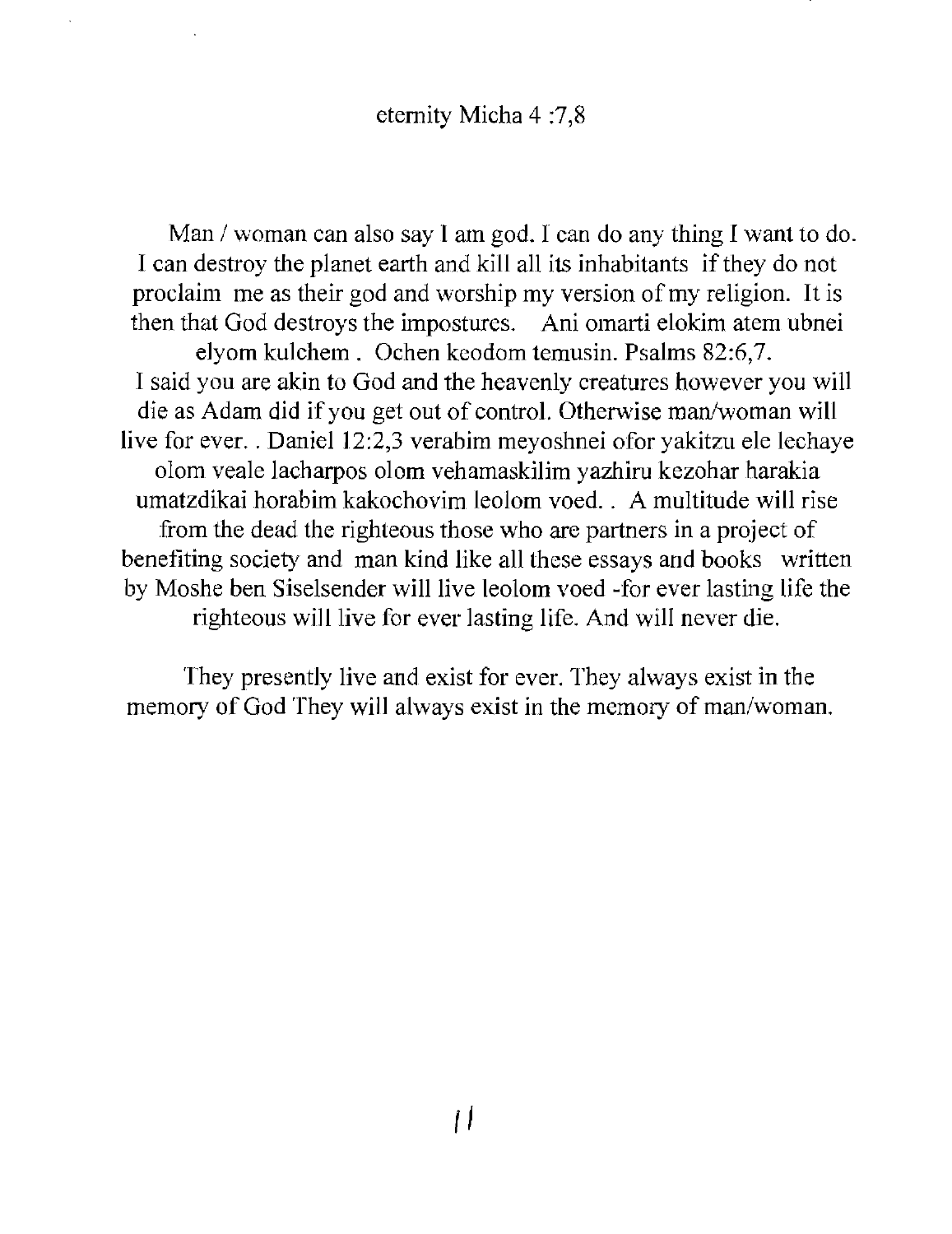Living in 2007 and having the benefits of Monday morning hindsight we can examine today's problems and dangers that threaten the lives of Jews and non Jews in Israel and the rest of the world. The threat to the very existence of the Jews and the State of Israel can be examined and solutions weighed on the scale of Jewish and world history. We can also use the guidance of the 4000 year old religion of the Jews as summarized in the Talmud and that literature summarized in the four parts of the Shulchan Aruch with all the thousands of commentaries and responsa for the past 1500 years.

Jewish existence is a manifestation of Divine Providence. Jewish existence has baffled friend and foe- no less Hitler in my Kampf. The most fiendish men in history were baffled by the phenomena of Jewish existence for the last 4000 years

. The negation of Jewish existence is at once an attempt by mortal men to deny the Divine Providence of the will of G-d and his design for mankind, as well as, an attempt to fight G-d's laws by killing the messenger -the Jews. This is the symbolid message of the story in the Bible in Genesis of the tower of Babel. Men in that era conspired to declare war on G-d. G-d is all powerful and is not visible. How can man wage war with G-d? The answer is to destroy G-d's messengers. I will use the Christian concept of the crucifixtion since that is the most appropriate word to dramatize the treatment of Jews . Jews for the last 4000 years have been crucified. Christian philosophers have been mystified how G-d can be crucified? But they have participated in the killing of not G-d but his creations Jews and non Jews. Abortions and euthanasia is a mortal sin. But killing Jews and non Jew $\frac{1}{2}$  who do not share the identical belief system of their tormentors -even if they be <Christians is a Mitzvah a great deed that one will inherit heaven. The Jewish Bible was used to warp its message of dignity and choseness by G-d for every human regardless of sex race religion or national origin. They did not have to wrestle with killing the omnipotent G-d who can not be touched. They could destroy his message by fraudulently projecting to the Jew and non Jew who was different all their vices. One Jew- Jesus- was used as an excuse to kill millions of sons and daughters of G-d -Jews and non Jews. These anti Semites have projected their crime to the head of the Jews for the past 2000 years. It took a holocaust and 20 years later in 1965 that the Catholic Church under the leadership of Pope John gathered the courage to rescind this libel and absolve Jews from the charge of deicide. There was a public apology to all Jews and non Jews for the crimes committed against them by the inquisition and 2000 years of torture and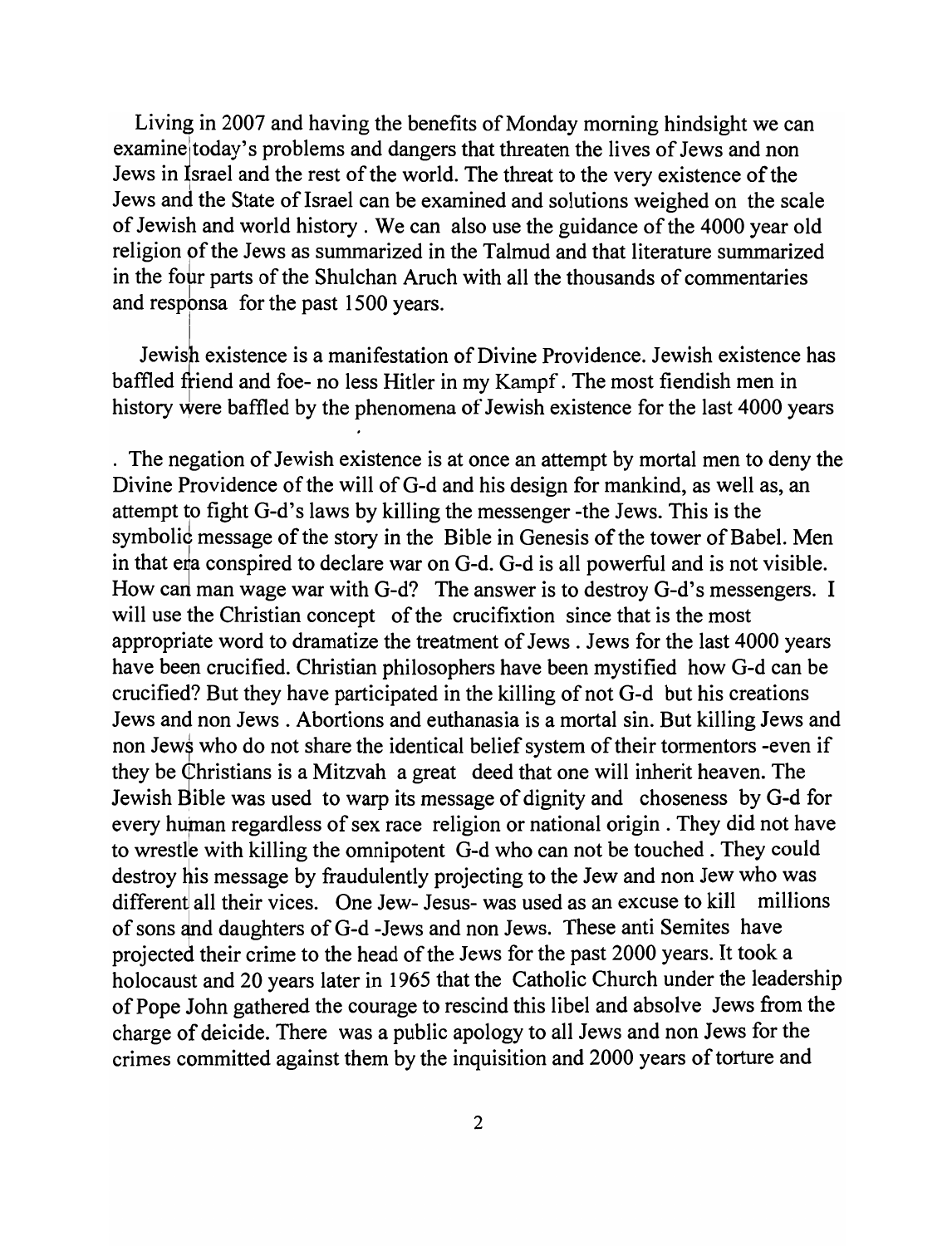killing -all in the name of G-d and Jesus. Would Jesus be alive during all these cenuries since his death and today- as Christians are awaiting his return -I have no doubt that Hitler aided by the Europeans would have shipped him to the gas chambers as they did to any Jew even though he converted. I am sure that Roosevelt and Churchill would they have been appraised that Jesus Christ was detained in the concentration camps and was awaiting execution would not have blinked. They would refuse to bomb the gas chambers. They would have refused to give Eichman 10,000 trucks with coffee for the German army in order to save one million Jews among whom Jesus Christ was found. Francisco Franco dictator of Spain was willing to accommodate one million Jews in Spain for the duration of  $\frac{1}{2}$  the war.

 $\frac{1}{2}$ 

Franco was a descendant of the Moranos -whose fore parents elected to convert and remain in Spain in 1492 when all Jews who did not convert were banished. Hirohito the Japanese emperor claimed that his fore parents were descendants of one of the 10 last tribes who comprised the Kingdom of Israel exiled py Samehereb king of Assuria approximately 2600 years ago. Diring the second World War Japan arranged for 50,000 Jews to be rescued in Manchuria China that Japan controlled. Other Jews traveled to Tokyo and other parts of Japan. The Japanese royal house practice some Jewish rites even today. They circumcize their new born male babies at eight days,. Seven days following mensration married women will dip in a pool of spring water before resuming normal sexual relations with their husband. This is precisely what observant Jewish women do..there exists 5000 Hebrew words in the Japanese language that were introduced bythe Japanese royal house.

Thus we see the hand of Providence . In the midst of the fires of the holocaust Providehce intervened through the instrument of a man who believed that he is a descendant of Jews -Hirohito. Another man who claimed to be a descendant of Jews offered to save one million Jews -Francisco Franco but was stymied by two Anglo Saxons. -Roosevelt and Churchill.

The State of Israel honors all non Jews who risked their lives or were killed by the Nazis in their effort to save Jews. Thousands of non Jewish heroes exist .THEY ARE CALLED CHASIDEI UMOS HAOLEM -RIGHTEOUS GENTILES. AND WILL MERIT ETENAL LIFE IN HEAVEN AND THE ETERNAL THANKS OF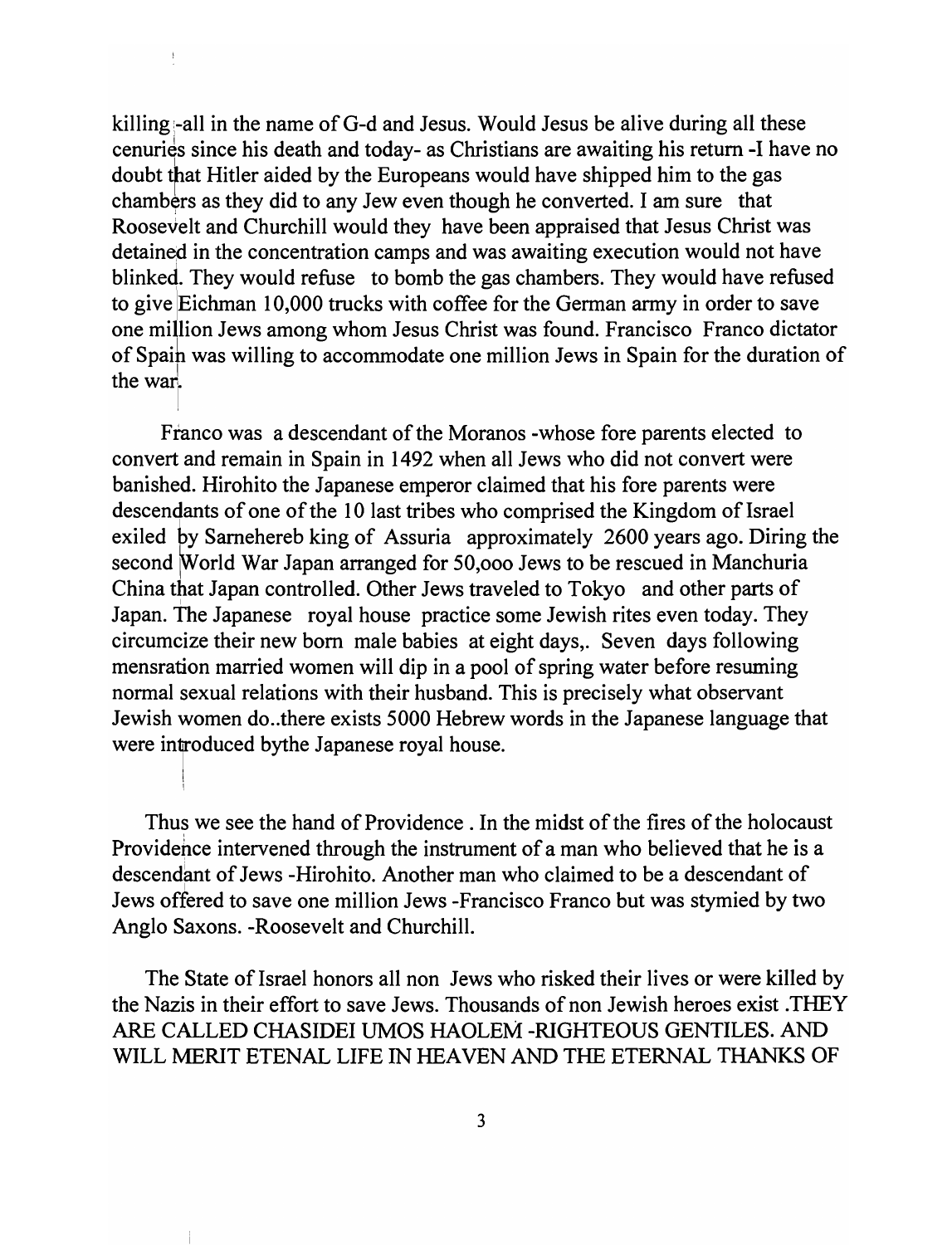ALL THE JEWISH PEOPLE. THEY ALL MERIT ALL THE HONORS IN THE WORLD AND EVERLASTING GRATITUDE FROM THE JEWSH PEOPLE. AMONG SUCH HEROES-THE NAME OF THE SWEDISH DIPLOMAT WALLENSTEIN TOPS THE LIST. HE SUCCEEDED IN SAVING THOUSANDS OF JEWS IN HUNGARY. HE UNFORTUNATEL WAS CAPTURED BY THE SOVIETS IMPRISONED AND NEVER RELEASED. NO ONE KNOWS WHAT HAPPENED TO HIM. 60 YEARS AFTER THE HOCAUST HIS FATE REMAINS A MYSTERY.

 $\frac{1}{4}$ 

 $\frac{1}{2}$ 

It is very enigmatic that Great Britain is the seat of the bill of rights in the Magna Carta. However Great Britain was the first nation in all of Europe that adopted a Juden rein policy from 1300 till the middle of the 1600. It was followed by Spain and Portugal who banished their Jewish citizens who refused to convert in 1492 in Spain followed approximately 10 years later in Portugal. Once the converted Jews integrated with the gentile population their competition in all fields -commerce the clergy the army became too much for the Spaniards. The converted Jews ot Moranos won the top posts and positions in Spain and intermarried with the wealthiest and influential families. Two former Jews became Popes. The Spaniards were alarmed and restricted former Jews to enter the competition. One had to prove that he or she possessed Christian blood for five or ten generations. Only they could be candidates for the coveted positions in the army clergy or commerce or marry into the influential and wealthy families.

The emancipation of the Jew in Europe and opening up all fields to the Jew was responsible to a degree in accelerating anti Semitism. The Jew was now a serious competitor for non Jews. When Hitler seized power in 1933 he found a very fertile field for gentile jealousy and resentment of Jewish competence and success. By confiscating all Jewish wealth and forbidding Jews to compete in all fields the Nazis were able to distribute Jewish assets and positions to non Jews. The same situation existed in the rest of Europe. THE OVERWHELMING MAJORITY OF NON Jews welcomed the opportunity to get rid of Jewish competition. NO ONE REFUSED STOLEN JEWISH ASSETS OR POSITIONS HELD BY JEWS.

Thus the precedent from Spain was borrowed by the Nazis. All Europeans welcomed this policy like a breath of fresh air.

THUS the only solution for Jews is to have a country of their own, Israel is our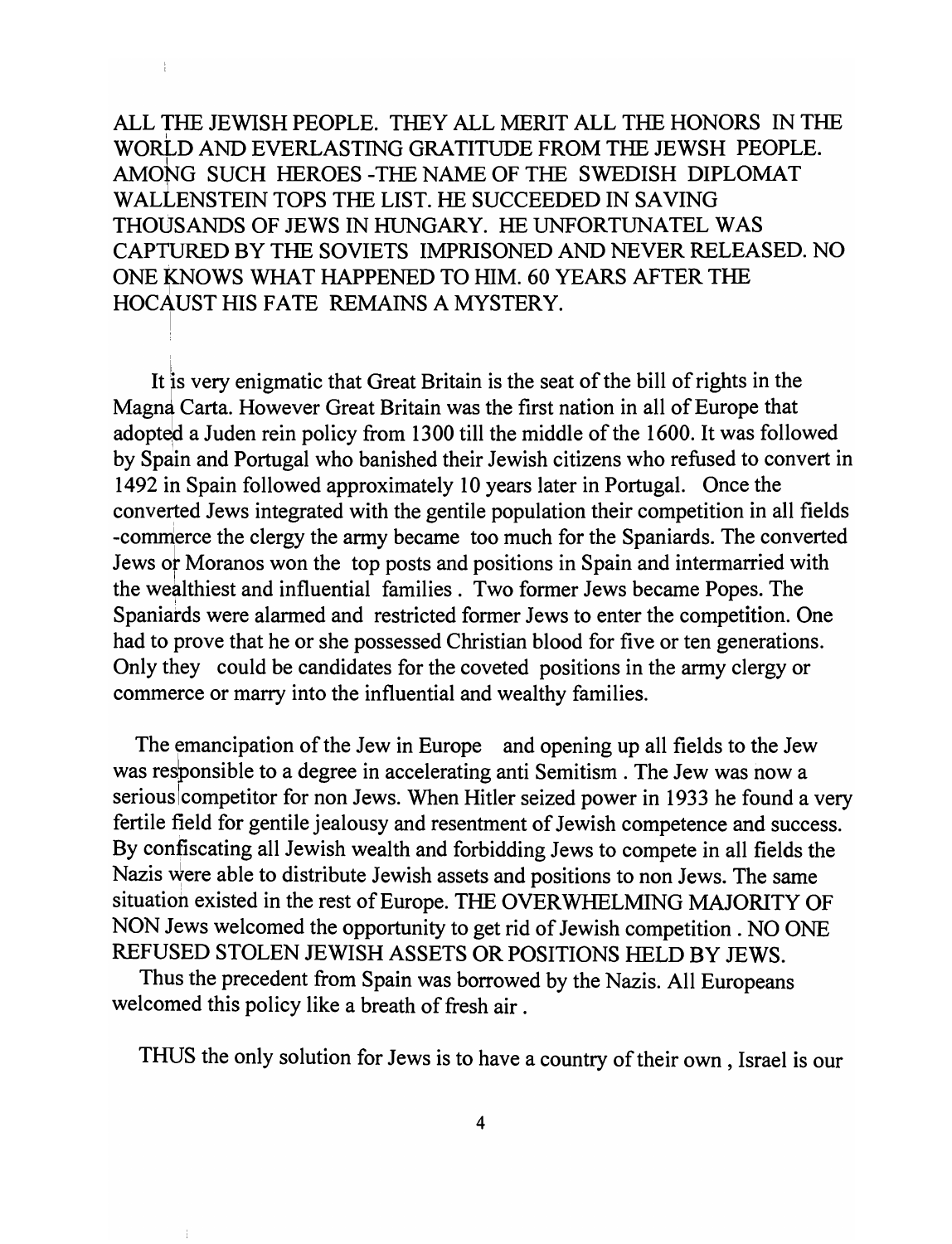land given by G-d to the Jews for eternity. We won this land through the blood of millions of our martyrs all over the worl AND FIGHTING FOR THIS LAND. AFTER SIX WARS AGAINST ARAB ARMIES AND TERRORISTS. WE ARE NOT WORSE THAN EVERY COUNTRY IN THE WORLD. POSSESSION AND CONQUEST BY THE FORCE OF ARMS =OWNERSHIP. NOT WHAT THE ANTI: SEMITIC UNITED NATIONS WANTS TO DEPRIVE JEWS FROM RETAINING ALL THE LAND OF JUDEA- THE WEST BANK AND GAZA. THE PALESTINIANS ALREADY POSSESS AN INDEPENDENT COUNTRY CALUED JORDAN. LET ALL OF THEM GO THERE AND RENAME IT PALESTINE. ALL OF ISRAEL BELONGS ONLY FOR JEWS TO ETERNITY.

Thus the Nazi Nuremberg laws have a precedent in Spain. Their goal of making Europe Juden rein has a precedence in Great Britain. This precedent the Europeans have attempted to enforce in Israel for the last 60 years. The Nazis had in Germany over 300,000 volumes authored by different authors from the beginning of time in all languages that contained the libels and lies about Judaism and Jews that cast Jews as sub humans deserving to be destroyed. The writings of Catholic and Protestants anti Semites invoking their warped interpretation of both the Jewish Bible and New Testament continued the tradition of hate and murder of the Jew and later of non Jews.

When one examines the writings of gentile historians philosophers and novelists for the past 2000 years one is astounded at the defamation libel and lies about Jews and Judaism. The hatred of the Jew was a given. It was the natural and accepted way. This disease remained and survived the renaiassance the liberalization winds inaugerated by Napolean and the liberalization in France Germany and Great Britain. The ugly head of anti Semitism survived the holocaust resurrected in a new body -concern for the Palestinians -in order to destroy Israel and massacre all the Jews .

The prophet Izekiel states that in the end of days The Jews will return to Israel . However both Ismael -the Arabs and Essauv -the Europeans will unite to attempt to destroy Israel . However G-d will intervene and there will be a great war of civilizations between Ismael and Essev -the Arabs and the Europeans. The Jews will be saved and Israel as a Jewish State WILL SURVIVE FOR ETERNITY. THE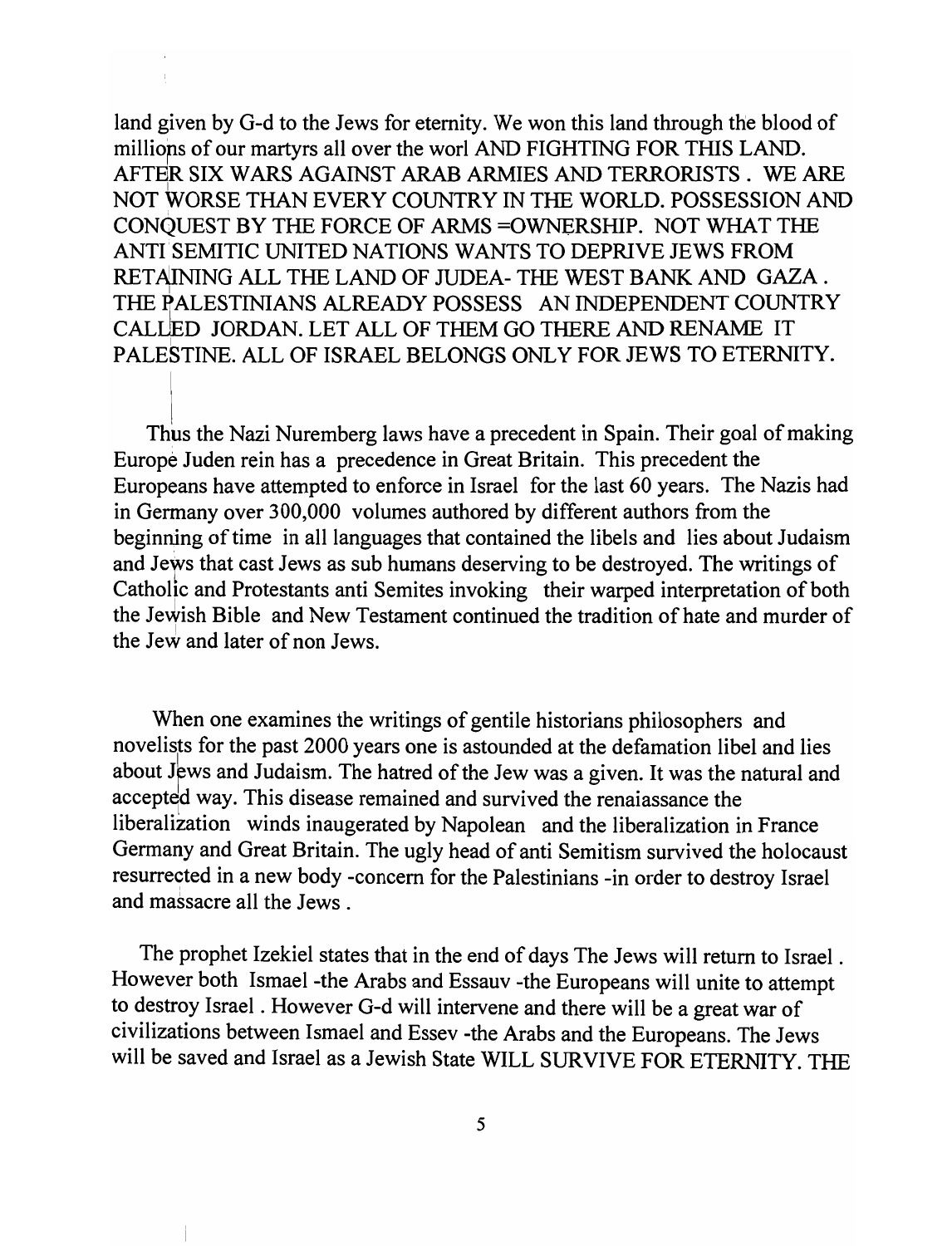Toshphos in ZEVOCHIM STATES THAT THERE WILL NEVER BE A THIRD TIME THAT JEWS WILL BE EXILED FROM ISRAEL. There never will be a third Churbon destruction - in Israel .

However G-D helps those individuals and countries who help themselves. There exists two conflicting traditions.  $[1]$  tradition states that the third temple will be built on the Temple Mount in Jerusalem Israel by men [2]anther tradition states that the temple will be built by G-d in heaven and will then be lowered by G-d on the temple mount. The contradiction is reconciled by the rabbis of the talmud in the following manner: If all Jews become Sabbath observers at least once then they will merit Divine interference and miracles. However if that goal is not met then they must survive by natural means. That is the way the Chazon Ish in his writings on Yoreh Dayoh. explains that only very pious men who never sinned can rely on miraculous salvation; not anyone else. The Talmud in tractate Shabbot states that no one should rely on miraculous delivery from a dangerous situation. ALL INDIVIDUALS MUST CONDUCT THEIR LIVES ON NATURAL MEANS. G-D HELPS THOSE WHO HELP THEMSELVES.

Jesus is revered while dead ; but never would he be alive. Other Jews likewise are revered when dead. Memorials are built for their memory. Laws are passed against deniers of the Holocaust. It is a crime punishable in Austria and Germany by five years imprisonment. However again it is a mitzvah to kill living Jews The European Union donated 50 million euros to assist a Polish cleric to spread his anti Semitic poison on his network of radio shows. The European Union have and is continuing to donate billion of dollars pounds and now euros to keep alive the Palestinian refugees to supplant the Jews in Israel. Not G-d forbid to settle them and make them productive citizens wherever they are ; but to use them as pawns to eradicate the State of Israel. For the last 60 years the Europeans have competed among themselves for the fat oil and munition contracts to sell arms to the Arabs in their wars against Israel. They have supported the Arabs politically as well as economically. Before Israel existed the Europeans were leading the world as the greatest oppressors of the Arabs and Africans. Millions of Africans Arabs and Asians were killed and maimed in order to realize the European dream of the sun never sets on European imperialism and colonianism. Two world wars caused over 200 millon killed non Jews, in addition to the 6 million killed by the Nazis and the silence of the Europeans. The casualties were all Christians. Over 2000 years most of the casualties and victims were Christians killed by other Christians.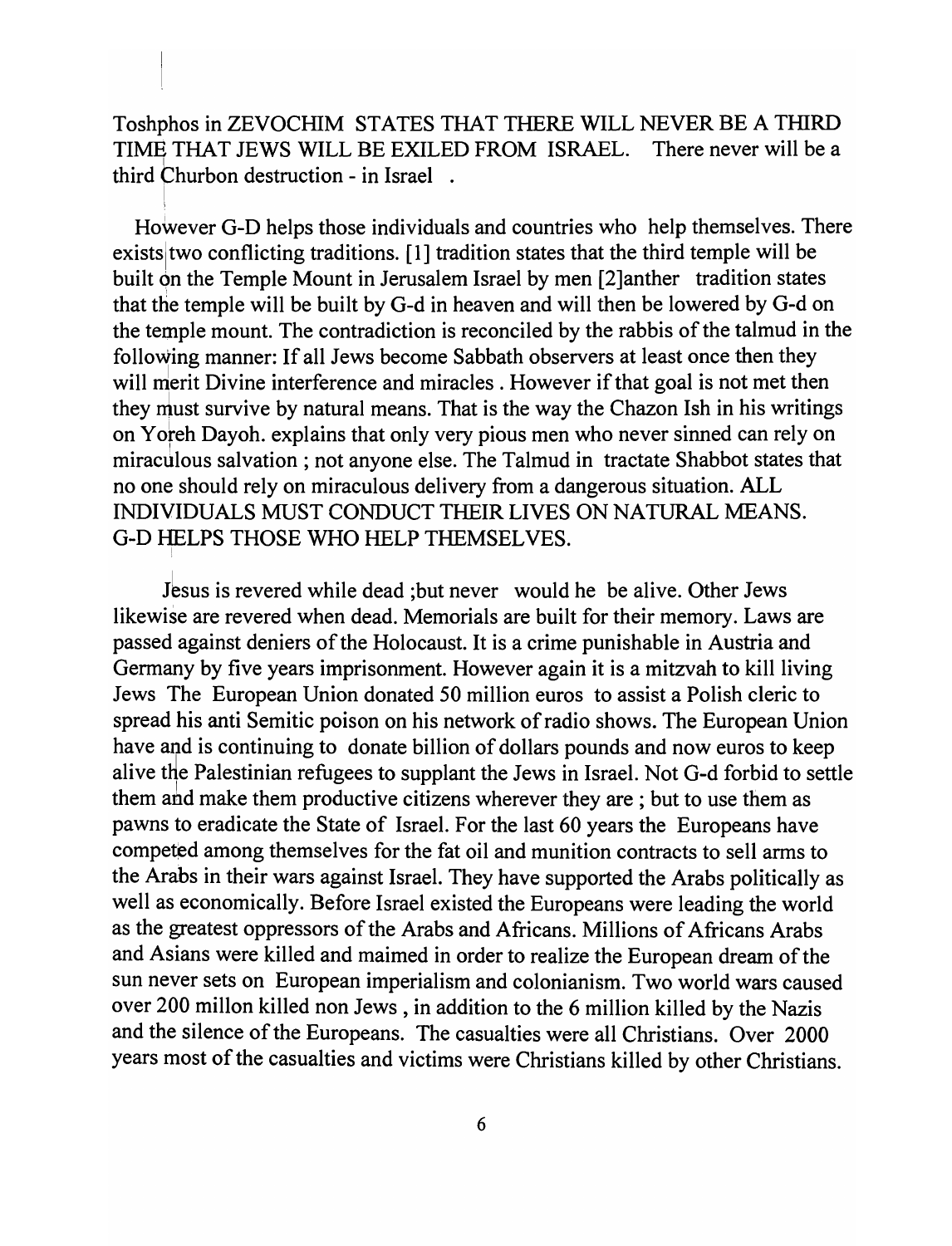Even the Muslims essentially believe in Jesus . Not as the son of G-D , but as a prophet. This fact was used as an excuse to kill them and wrest Palestine from them. Thousands and possibly millions died in the crusade wars over hundreds of years. Then the Christians killed each other over the conflicting interpretations of the New Testament. For a generation Christians-Catholics killed other Christians-Protestants when Luther started his schism. . Among the many issues included interpretation of the New Testament and the degree of fidelity ,if any, to be given to the Pope. The Anglicans Eastern Russian and Greek Orthodox Church also rebelled against Rome. Again in the twentieth Century Catholics killed Protestants and Protestants killed Catholics over the status of Ireland.

World History is full of pages of murder robbery rapes and inquisitions all in the name of G-d. Six million Indians were massacred by the Europeans as the new world North and South AMERICAS WERE DIVIDED UP AMONG THE EUROPEANS BY THE COMPROMISE AND BLESSING OF THE POPES. GENOCIDE OF THE NATIVE AMERICANS OR AUSTRALIANS OR NEW ZEALDERS WHO REFUSED TO ACCEPT CHRISTIANITY WAS SANCTIONED BY ALL THE EUROPEAN LEADERS.

THERE DOES NOT EXIST ONE COUNTRY IN THE WORLD WHOSE BORDERS WERE NOT ACQUIRED BY WAR. However Israel and the Jews are not permitted to keep any territory they won in six wars that were waged by the Arabs or their proxies Hizbulla and Hamas. Today Syria and Iran are the largest existentialist threat to Israel. Again the Europeans are dragging their feet even though if Iran acquires the atom bomb and missiles from North Korea or Russia they will put every European and possibly American city within range of destruction.

The hatred however still burns in the hearts of Anti Semites who fraudulently exploit their professional stature as professors or physician or union officials in the workforce to use their influence to destroy the State of Israel and the Jews living there. They do not use the excuse of the Jews being Christ killers, but their excuse now is the injustices perpetrated on the Palestinians. For 60 years the Europeans have adopted the Palestinian cause keeping alive the refugees with the hope that these people will supplant the Jews in Israel and will replace the Jews.

The disguises of anti Semitism has been ongoing. One can use Darwin 's theory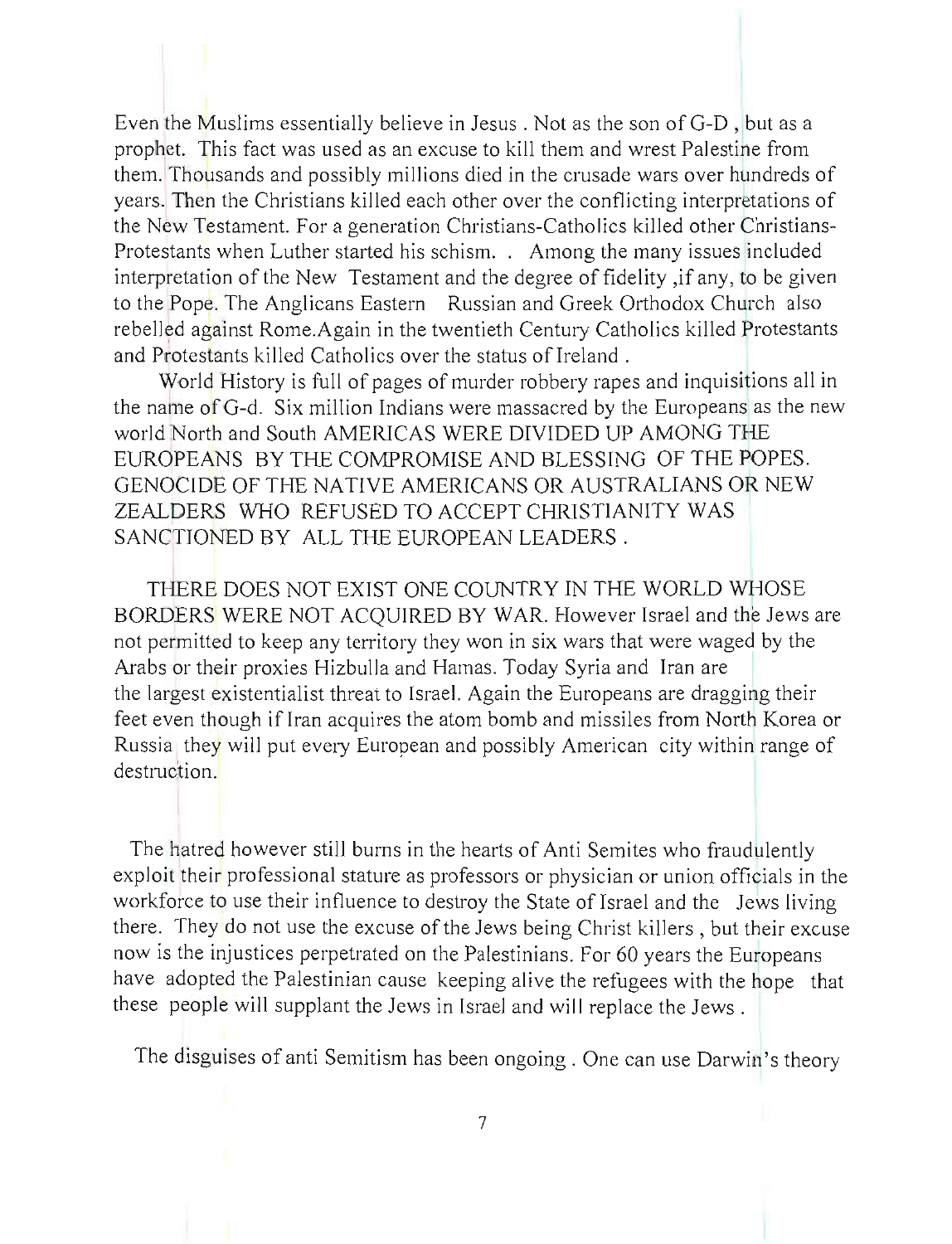of evolution to explain how the face of blatant bigotry has changed and adapted throughout the generations. As the Jew recites on Passover eve at the reading of the Aggadah "bekol dor vedor omdim olanu lechalosanu vehakodosh boruchu matzilanu meyodom" In every generation Anti Semites stand up to annihilate us : but the Holy one rescues us from their hands." In every generation anti Semites . have conspired to kill Jews and later non Jews who are different

The hatred of the JEW IS SO OVER WHELMING AND POWERFUL that the acedemics of Great Britain have prostituted their integrity and professional reputation to advocate a boycott of Israeli educators . It took the collective efforts of the united worldwide Jewish commuty to enlist hundreds of college presidents and recepients of the nobel prize te publicize their outrage at this attempt to hijack reason and decency. As at Septemmer 30, 2007 the British acedemics announced that they were advised that their call for a boycott is unlawful. ONLY AFTER THE PUBLICIZING IN THE INTERNATIONAL PRESS THEIR BIGOTRY DID THEY REALIZE THAT THEY

> COULD NOT GET AWAY WITH THEIR

# CRUCIFIXTION

OF THE JEW AND THE STATE OF ISRAEL.

THE WORLD 60 YEARS AGO WAS SILENT AS 6 MILLION JEWS WERE KILLED AND OVER 150 MILLION NON JEWS DIED DURING THE SECOND I WORLD WAR AND THE COMMUNIST REVOLUTIONS IN RUSSIA AND CHINA <sup>I</sup> AND THE CONTINUOUS WARS INCLUDING THE ARAB WARS TO DESTROY <sup>I</sup> ISRAEL AND ALL ITS JEWS WITH THE FULL COOPERATION OF ONE OR MORE OR ALL THE EUROPEANS.

THE JEW AND THE DECENT NON JEW IS NO LONGER SILENT TODA Y. THE JEW NOW POSSESS ISRAEL AND THE ABILITY TO RETALIATE, HOWEVER EUROPEANS AS A WHOLE HAVE A LONG WAY TO GO TO OVERCOME THE SUICIDAL STREAK WITHIN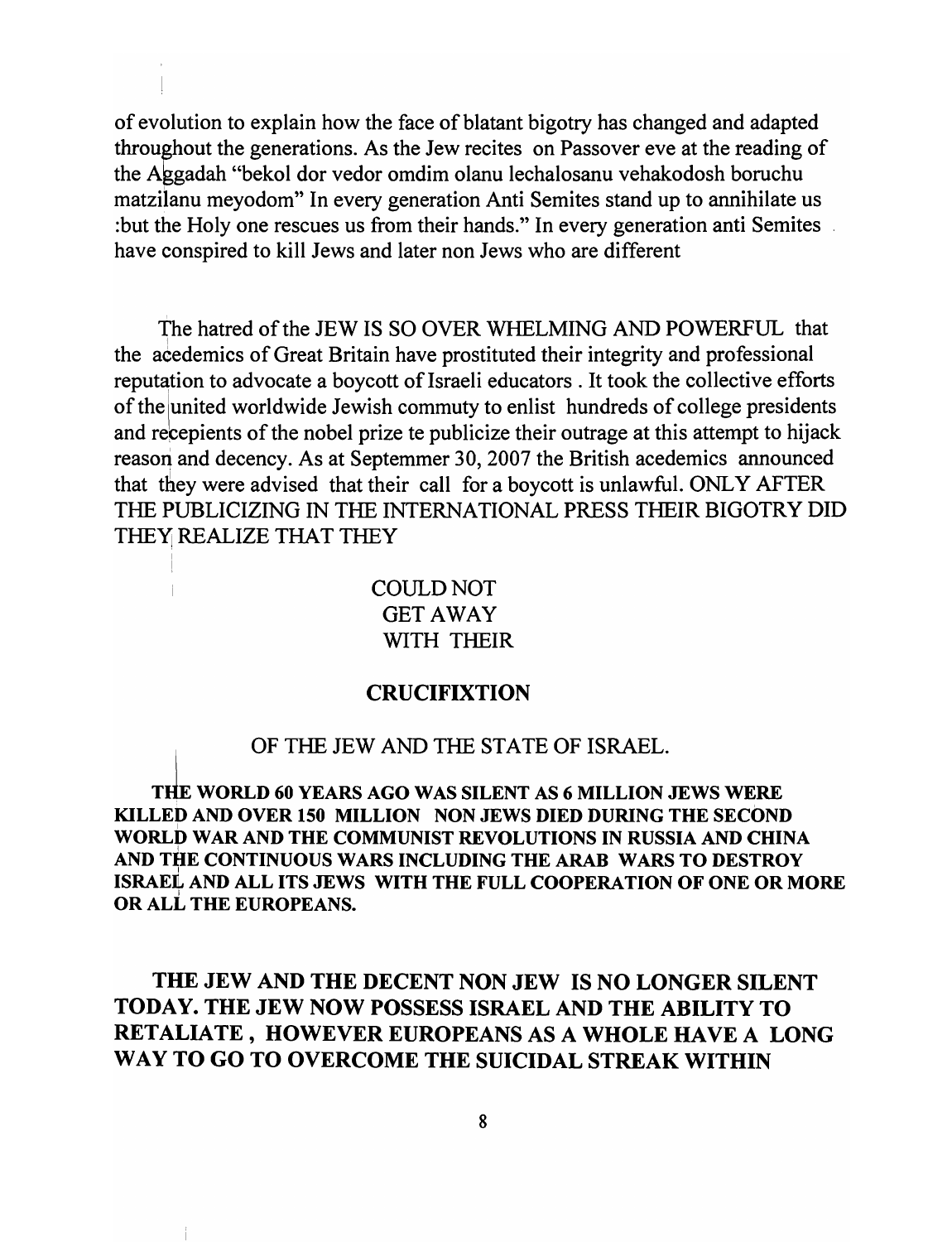# THEMSELVES OF HATRED AND MURDER OF THE JEW THAT RESULTS IN HATRED AND MURDER OF THE NON JEW.

VIGILANCE ON THE PART OF THE JEW AND DECENT NON JEW IS CRITICAL IN ORDER TO REMAIN ALIVE. IT IS OUR SO CALLED FRIENDS IN THE DEMOCRACIES -ESPECIALLY THE EUROPEANS WHO ARE THE MOST DANGEROUS. THE VENOM OF JEW HATRED BURNS STRONG EVEN AFTER THE HOLOCAUST.

In the following chapters I will summarize historical events to illustrate my thesis that anti Semitism  $=$  hatred and murder of the Jew and later of the non Jew who is different.